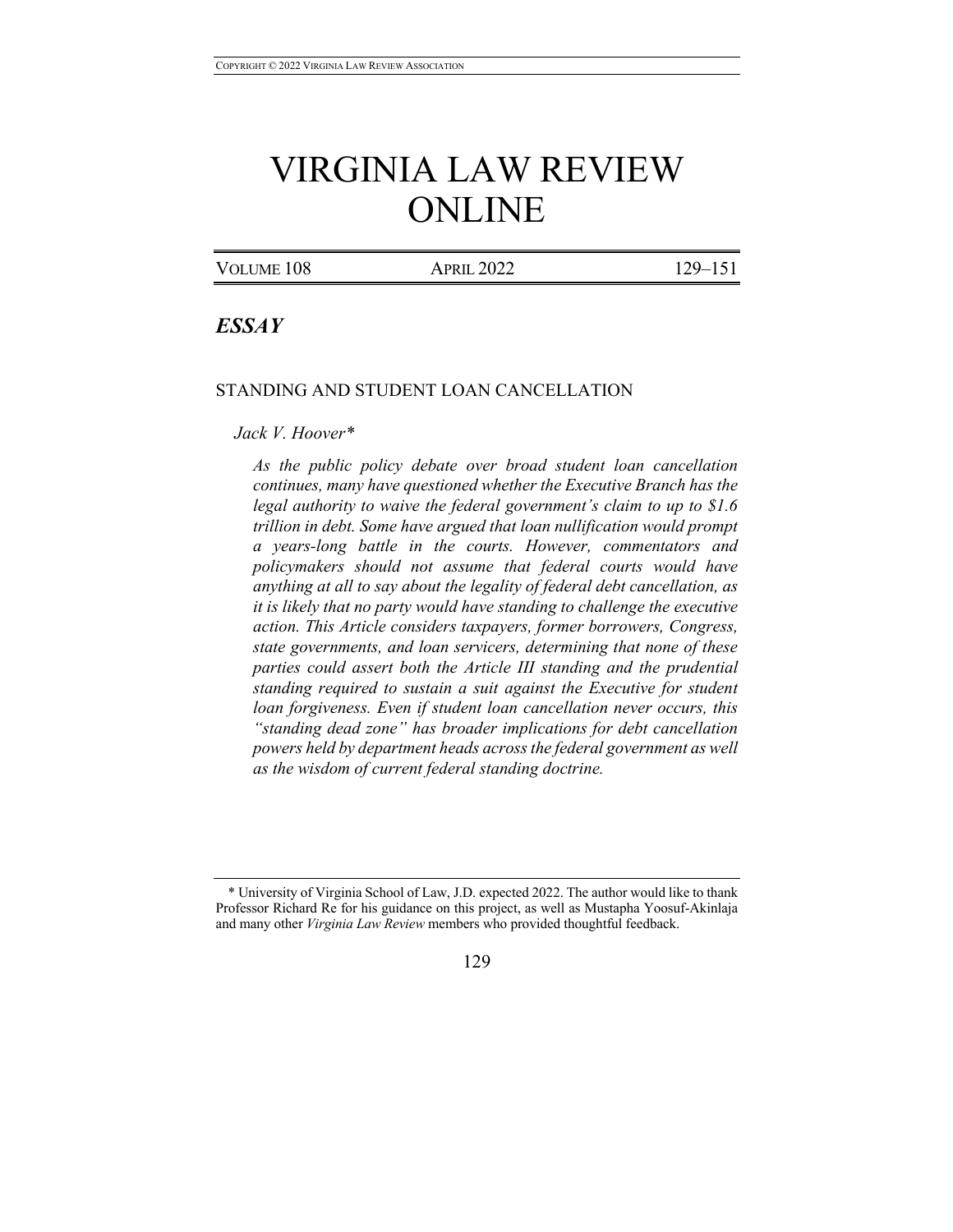#### **INTRODUCTION**

There is an ongoing public policy debate over whether the Executive Branch, acting through the Secretary of Education, can and should eliminate most student debt owed to the federal government using powers enumerated in the Higher Education Act of 1965 ("HEA").<sup>1</sup> Publicly owned student debt has tripled in just a little over a decade, increasing from \$516 billion in 2007 to \$1.6 trillion in 2021.2 Policymakers and commentators have flooded op-ed sections with arguments for and against implementation of the policy. Some advocates posit that eliminating debt will boost the economy<sup>3</sup> or work to narrow the racial wealth gap.<sup>4</sup> Others point out that prospects for repayment are dim regardless and that up to \$500 billion in loans may never be recovered anyway.<sup>5</sup> Detractors argue that debt forgiveness would disproportionately benefit high-earning households<sup>6</sup> and that broader economic benefits are unlikely. $7$ 

<sup>3</sup> Hillary Hoffower & Madison Hoff, The Case for Cancelling Student Debt Isn't Political — It's Practical. Here Are the Benefits of Erasing \$1.6 Trillion, No Strings Attached, Bus. Insider (Feb. 17, 2021, 10:26 AM), https://www.businessinsider.com/economic-benefits-ofstudent-debt-forgiveness-2020-12 [https://perma.cc/W366-5BDF].

<sup>4</sup> Naomi Zewde & Darrick Hamilton, Opinion, What Canceling Student Debt Would Do for the Racial Wealth Gap, N.Y. Times (Feb. 1, 2021), https://www.nytimes.com/2021/02/01/opi nion/student-debt-cancellation-biden.html [https://perma.cc/TRA4-BZ2X].

<sup>&</sup>lt;sup>1</sup> See Pub. L. No. 89-329, 79 Stat. 1219 (codified as amended in scattered sections of 20 U.S.C.) and subsequent amendments.

<sup>&</sup>lt;sup>2</sup> U.S. Dep't of Educ., Spreadsheet, Federal Student Aid Portfolio Summary, https://studentaid.gov/sites/default/files/fsawg/datacenter/library/PortfolioSummary.xls, [http s://perma.cc/DAX8-57FQ]. The number of individuals carrying student debt increased from 28 million people to 43 million during the same timespan. The average public loan borrower now carries \$37,100 in debt, double the amount carried by the average borrower in 2007. Total student debt stands at \$1.75 trillion, and there is approximately \$138 billion in privatelyowned debt. Board of Governors of the Federal Reserve System, Consumer Credit – G.19, https://www.federalreserve.gov/releases/g19/hist/cc\_hist\_memo\_levels.html [https://perma.c c/RFZ6-D3SQ].

<sup>5</sup> Josh Mitchell, Is the U.S. Student Loan Program Facing a \$500 Billion Hole? One Banker Thinks So., Wall St. J. (Apr. 29, 2021), https://www.wsj.com/articles/is-the-u-s-student-loanprogram-in-a-deep-hole-one-banker-thinks-so-11619707091 [https://perma.cc/DA7U-57U E].

<sup>&</sup>lt;sup>6</sup> Adam Looney, Opinion, Biden Shouldn't Listen to Schumer and Warren on Student Loans, Wash. Post (Nov. 17, 2020), https://www.washingtonpost.com/opinions/bidenshouldnt-listen-to-schumer-and-warren-on-student-loans/2020/11/17/b5839042-2915-11eb-9 b14-ad872157ebc9\_story.html [https://perma.cc/9BMT-82BP].

<sup>7</sup> Editorial Board, Opinion, The Great Student Loan Scam, Wall St. J. (Feb. 9, 2021), https://www.wsj.com/articles/the-great-student-loan-scam-11612915210 [https://perma.cc/8 VJD-W4V9].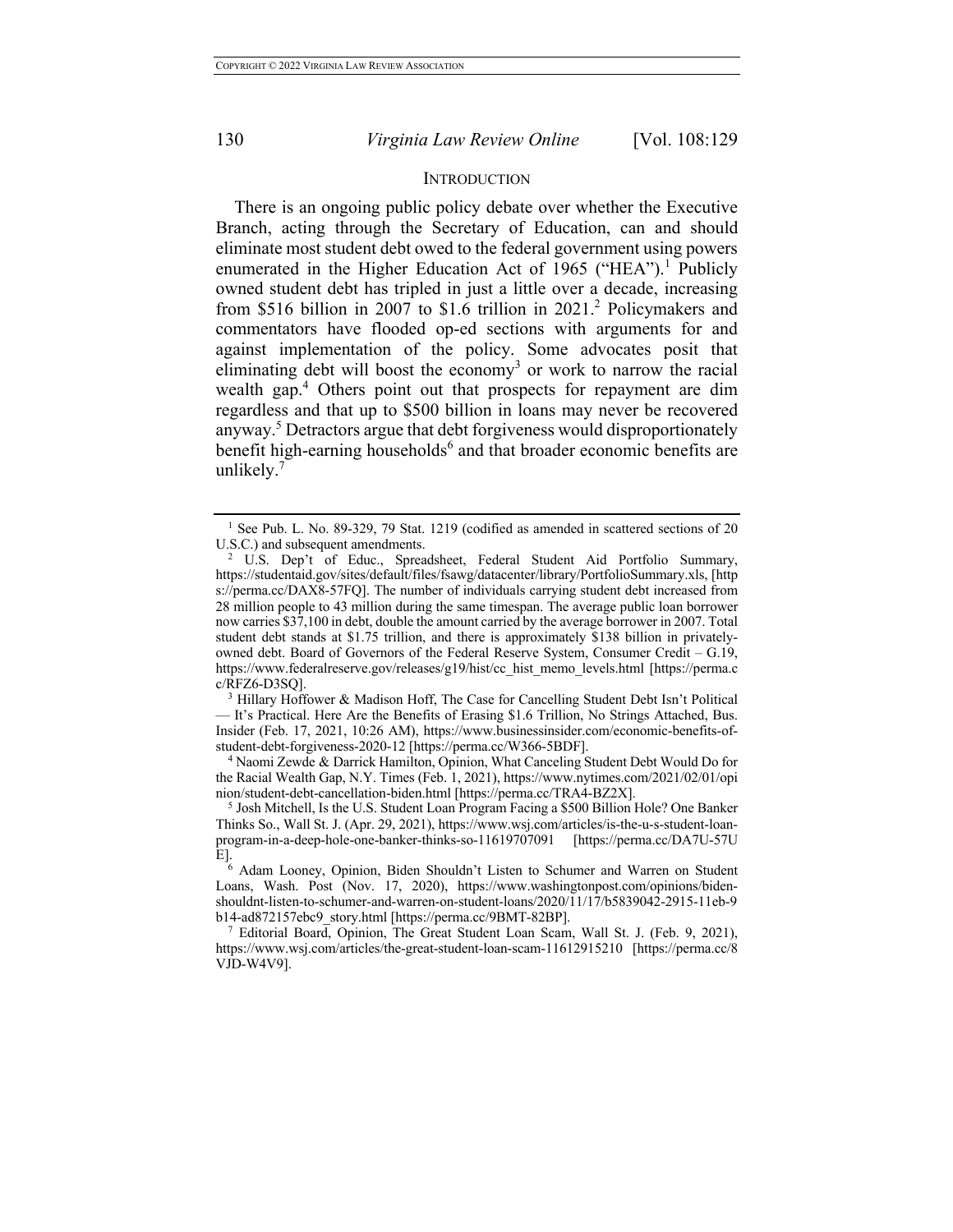Many prominent politicians continue to push for executive action to cancel student loans. Among these voices are Senate Majority Leader Chuck Schumer and Senator Elizabeth Warren.<sup>8</sup> More than sixty members of Congress signed a letter supporting up to \$50,000 in debt relief per borrower,<sup>9</sup> and calls for action have persisted. Schumer, for example, has repeatedly asked President Biden to provide student debt relief through executive action.<sup>10</sup> Others have called for cancellation of all \$1.6 trillion in student debt.<sup>11</sup> During his campaign, President Biden advocated \$10,000 in debt relief per borrower facilitated through congressional action,<sup>12</sup> later remarking that he is prepared to write off the debt through executive powers.<sup>13</sup> A recently released, redacted memo indicates that the administration may be more seriously considering unilateral executive action.<sup>14</sup> Given that student loan balances continue to increase and will not decrease significantly without loan forgiveness, this political discussion is unlikely to disappear any time soon.

The debate has led some to question whether debt relief through executive action alone would be legal. A majority of the relief would come through 20 U.S.C § 1082(a), which affords the Secretary of

<sup>8</sup> Press Release, Sen. Elizabeth Warren et al., Warren, Schumer, Pressley, Colleagues: President Biden Can and Should Use Executive Action to Cancel up to \$50,000 in Federal Student Loan Debt Immediately (Feb. 4, 2021) [hereinafter Warren et al., Press Release], https://www.warren.senate.gov/newsroom/press-releases/warren-schumer-pressley-colleagu es-president-biden-can-and-should-use-executive-action-to-cancel-up-to-50000-in-federal-st udent-loan-debt-immediately [https://perma.cc/YC2Z-JQP9].

<sup>9</sup> Id.

<sup>10</sup> See, e.g., Chuck Schumer (@SenSchumer), Twitter (Dec. 6, 2021, 5:41 PM), https://twitte r.com/SenSchumer/status/1467987566750322694 [https://perma.cc/6285-Q2XT].

<sup>11</sup> See, e.g., Bernie Sanders (@SenSanders), Twitter (Aug. 7, 2020, 12:31 PM), https://twitte r.com/SenSanders/status/1299021647392002049 [https://perma.cc/Y4RF-7CWB]; Ayanna Pressley (@AyannaPressley), Twitter (Jan. 19, 2021, 1:50 PM), https://twitter.com/AyannaPr essley/status/1351602827504750595 [https://perma.cc/RW3Q-GDTD].

<sup>&</sup>lt;sup>12</sup> Sydney Ember, Biden Was Asked About Canceling Student Loan Debt. Progressives Saw an Opening., N.Y. Times (Nov. 16, 2020), https://www.nytimes.com/2020/11/16/us/bidenwas-asked-about-canceling-student-loan-debt-progressives-saw-an-opening.html [https://per ma.cc/DN3Y-VTQE].

<sup>&</sup>lt;sup>13</sup> Lauren Egan, 'I Will Not Make That Happen': Biden Declines Democrats' Call to Cancel \$50K in Student Debt, NBC (Feb. 17, 2021), https://www.nbcnews.com/politics/joe-biden/iwill-not-make-happen-biden-declines-democrats-call-cancel-n1258069 [https://perma.cc/Q6 X9-HDY2].

<sup>&</sup>lt;sup>14</sup> In October, the Biden administration released the redacted version of a memorandum evaluating the president's authority to unilaterally cancel student loans. Andrew Marantz, What Biden Can't Do on Student Debt—And What He Won't Do, New Yorker (Oct. 29, 2021), https://www.newyorker.com/news/news-desk/what-biden-cant-do-on-student-debt-an d-what-he-wont-do [https://perma.cc/V65Q-MKWK].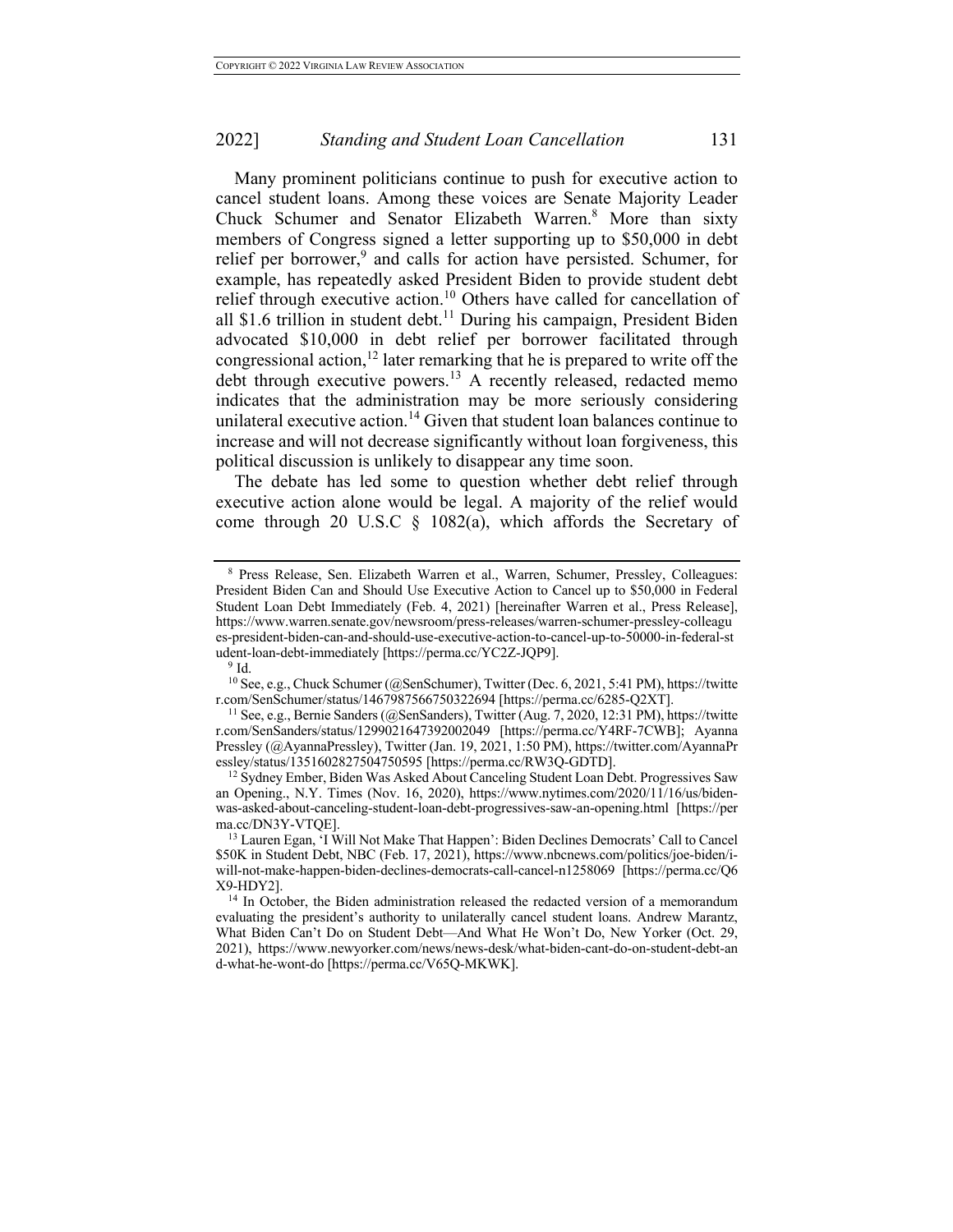Education the power to "enforce, pay, compromise, waive, or release any right, title, claim, lien, or demand, however acquired, including any equity or any right of redemption" related to certain types of student loans.<sup>15</sup> Although advocates introduced the idea of forgiveness using  $\S$  1082(a) in  $2015$ , <sup>16</sup> only one piece in the legal literature focuses on the proposal's merits.<sup>17</sup> Some commentators have argued that  $\S$  1082(a) provides the Secretary of Education with the power to cancel the majority of student loans,<sup>18</sup> while others contend that this action would exceed the Executive's powers under the  $HEA<sup>19</sup>$  Numerous commentators have further warned that any loan cancellation would likely be held up in the judiciary amid legal challenges and injunctions.20

However, commentators, Congress, and the Executive should be aware of the strong possibility that the judicial branch will have nothing at all to

Warren, U.S. Sen. from Massachusetts (Jan. 13, 2020), https://static.politico.com/4c/c4/dfadd bb94fd684ccfa99e34bc080/student-debt-letter-2.pdf.pdf [https://perma.cc/WU39-ATP5].

<sup>19</sup> Michael Stratford, Pelosi Rebuffs Schumer's Push to Get Biden to Cancel Student Debt, Politico (July 29, 2021, 10:32 AM), https://www.politico.com/news/2021/07/29/pelosischume-student-debt-501521 [https://perma.cc/A6US-5AP6].

<sup>&</sup>lt;sup>15</sup> Warren et al., Press Release, supra note 8. Section 1082(a) codifies § 432(a) of the HEA, as originally enacted in 1965.

<sup>&</sup>lt;sup>16</sup> National Consumer Law Center, Comment Submitted by the National Consumer Law Center to the Consumer Financial Protection Bureau Re: Request for Information Regarding Student Loan Servicing (July 13, 2015), https://www.nclc.org/images/pdf/special\_pr ojects/sl/NCLC\_Comments\_Student\_Loan\_Servicing\_Jul2015.pdf [https://perma.cc/2Q9K-H9K4].

<sup>&</sup>lt;sup>17</sup> Luke Herrine, The Law and Political Economy of a Student Debt Jubilee, 68 Buff. L. Rev. 281, 342–43 (2020) (arguing that the Department of Education's inherent enforcement discretion should settle the issue in favor of legality); see also Dalié Jiménez & Jonathan D. Glater, Student Debt Is a Civil Rights Issue: The Case for Debt Relief and Higher Education Reform, 55 Harv. C.R.-C.L. L. Rev. 131, 142 (2020) (discussing the policy benefits of debt relief).<br><sup>18</sup> Letter from Eileen Connor, Legal Dir., Harvard L. Sch. Legal Servs. Ctr., to Elizabeth

 $^{20}$  For example, a Harvard law professor and student argued that there is "a strong possibility that the initiative might be tied up in court for many years." Howell Jackson & Colin Mark, Opinion, Executive Authority to Forgive Student Loans Is Not So Simple, Regul. Rev. (Apr. 19, 2021), https://www.theregreview.org/2021/04/19/jackson-mark-executive-authorityforgive-student-loans-not-simple/ [https://perma.cc/ZG4V-FJ66]; see also Jordan Weissman, What Biden Should Do About Student Debt, Slate (Nov. 19, 2020, 10:40 AM) (arguing that loan forgiveness through unilateral executive action may not hold up to legal challenges), https://slate.com/business/2020/11/biden-student-debt-forgiveness.html [https://perma.cc/6X 4G-EHQD]; Annie Nova, Student Loan Forgiveness Is Still Up in the Air. What to Do in the Meantime, CNBC (Sep. 24, 2021, 10:58 AM EDT) (explaining that experts believe cancelling student loans via executive action may be held up in the courts), https://www.cn bc.com/2021/09/24/what-to-do-while-waiting-for-news-on-student-loan-forgiveness-.html [h ttps://perma.cc/T62C-WKEB].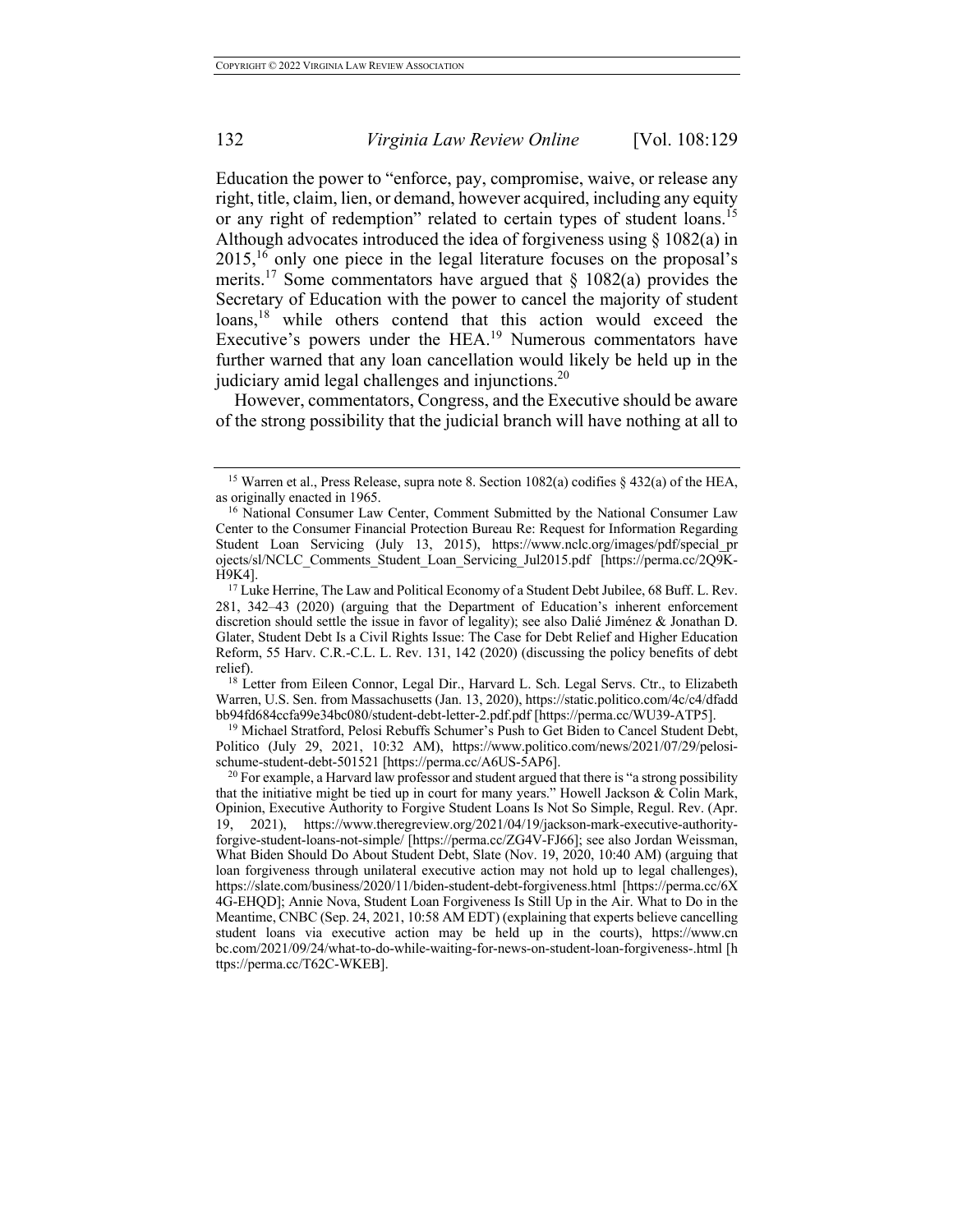say about the legality of student debt relief using the HEA, given that it is unlikely any party would have standing to challenge the government's action if the government makes the decision through an adjudication rather than negotiated rulemaking. Current standing doctrine under both Article III and the Administrative Procedure Act ("APA") places narrow limits on who exactly may stake a claim against particular interpretations of federal law. These requirements create a null set of litigants with standing to challenge cancellation of federally owned debt. In this "standing dead zone," which authors have recognized in similar contexts, $^{21}$  constraints on the Executive Branch will either be political or result from the government's own interpretation of the law. Thus, while litigation and injunctions might occur, litigants may never receive clarification on the scope of  $\S$  1082(a).

This issue extends beyond student debt obligations—many department heads and other officials retain the apparent power to broadly compromise and settle debts. Similar compromise and settlement provisions allow the Secretary of the Interior the power to waive financial development loans made to Indians, $^{22}$  the Secretary for Veterans Affairs to waive certain loans made to veterans,<sup>23</sup> the Secretary of Agriculture to release loans made to farmers, $24$  and the Administrator of the Small Business Association to compromise any debt at all held by the agency.<sup>25</sup> These actions may also escape judicial review. Many other provisions raise similar questions because they provide a financial benefit to one party while not directly harming another.<sup>26</sup>

Part I of this article provides a brief background on contemporary standing doctrine, the likely cause of action under the Administrative Procedure Act, and other executive student debt cancellation actions. Part II then considers all classes of potential litigants who might try to

<sup>&</sup>lt;sup>21</sup> Mila Sohoni, On Dollars and Deference: Agencies, Spending, and Economic Rights, 66 Duke L.J. 1677, 1706–08 (2017) (discussing standing and Executive-driven funding schemes); Gillian E. Metzger, Taking Appropriations Seriously, 121 Colum. L. Rev. 1075, 1110–11 (2021) (noting difficulties obtaining standing to challenge Appropriations Clause violations).

<sup>22</sup> 25 U.S.C. § 1496(d).

<sup>23</sup> 38 U.S.C. §§ 3720(a)(4); 5302(b).

<sup>24</sup> 7 U.S.C. § 1981(b)(4).

<sup>25</sup> 15 U.S.C. § 634(b)(2).

<sup>&</sup>lt;sup>26</sup> The Treasury Secretary may also unilaterally waive customs claims. 19 U.S.C. § 1617 (2018). Fee waivers might provide another example of this standing dead zone. See, e.g., 15 U.S.C.  $\S 636(a)(33)(E)$  (waiving guarantee fees for veterans applying for small business loans).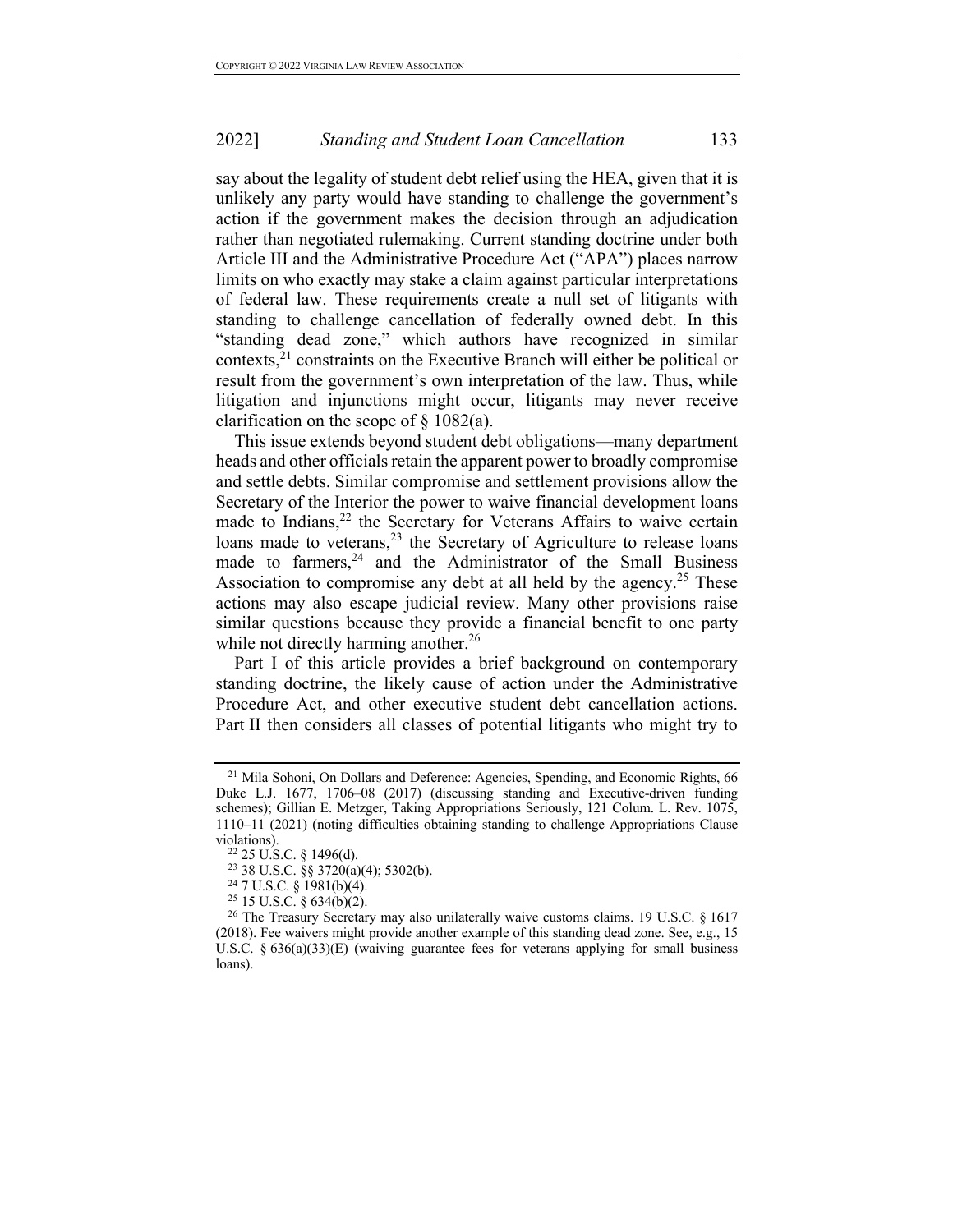challenge student loan cancellation, including taxpayers, former borrowers, Congress, state governments, and loan servicers. It concludes that, under current standing doctrine, none of these entities will meet requirements for standing in federal court. Because most of these parties clearly fail at the stage of Article III standing, the analysis only proceeds to the APA's requirements when considering loan servicers. As a result, commentators should not assume that the merits of student loan cancellation can be litigated in federal court.

#### I. BACKGROUND

#### *A. Standing*

To bring a suit in federal court under contemporary Supreme Court guidance, a plaintiff must have standing. Justice Scalia's opinion in *Lujan v. Defenders of Wildlife* outlines the Court's current perspective on standing, viewing the limitation as protecting the separation of powers, defining which disputes may be "appropriately resolved through the judicial process," and setting out three requirements as the "irreducible constitutional minimum of standing."<sup>27</sup> These include  $(1)$  injury in fact that is actual, concrete, and particularized; (2) a causal connection between the injury and the conduct complained of; and (3) a likelihood that exercise of judicial power will redress the injury.<sup>28</sup> The Court furthermore differentiated between cases in which government regulation targets the plaintiff and cases where the plaintiff complains about "unlawful regulation (or lack of regulation) of *someone else*," in which case "much more is needed" for standing to exist.<sup>29</sup> The Court has regularly reaffirmed this formulation of its standing requirements.<sup>30</sup>

The requirement that the plaintiff directly suffer injury means that mere objection to government conduct, or injury commonly held by all members of the public, is not enough to create standing.<sup>31</sup> In *Ex parte Lévitt*, for example, a lawyer challenged the constitutionality of Justice

<sup>27</sup> Lujan v. Defs. of Wildlife, 504 U.S. 555, 560 (1992).

<sup>28</sup> Id. at 560–61.

<sup>29</sup> Id. at 561–62.

<sup>30</sup> See, e.g., TransUnion LLC v. Ramirez, 141 S. Ct. 2190, 2203 (2021).

<sup>&</sup>lt;sup>31</sup> Schlesinger v. Reservists Comm. to Stop the War, 418 U.S. 208, 208, 220 (1974) (determining that plaintiff did not have standing to allege that members of Congress were violating the Incompatibility Clause by holding commissions in the military while serving in office).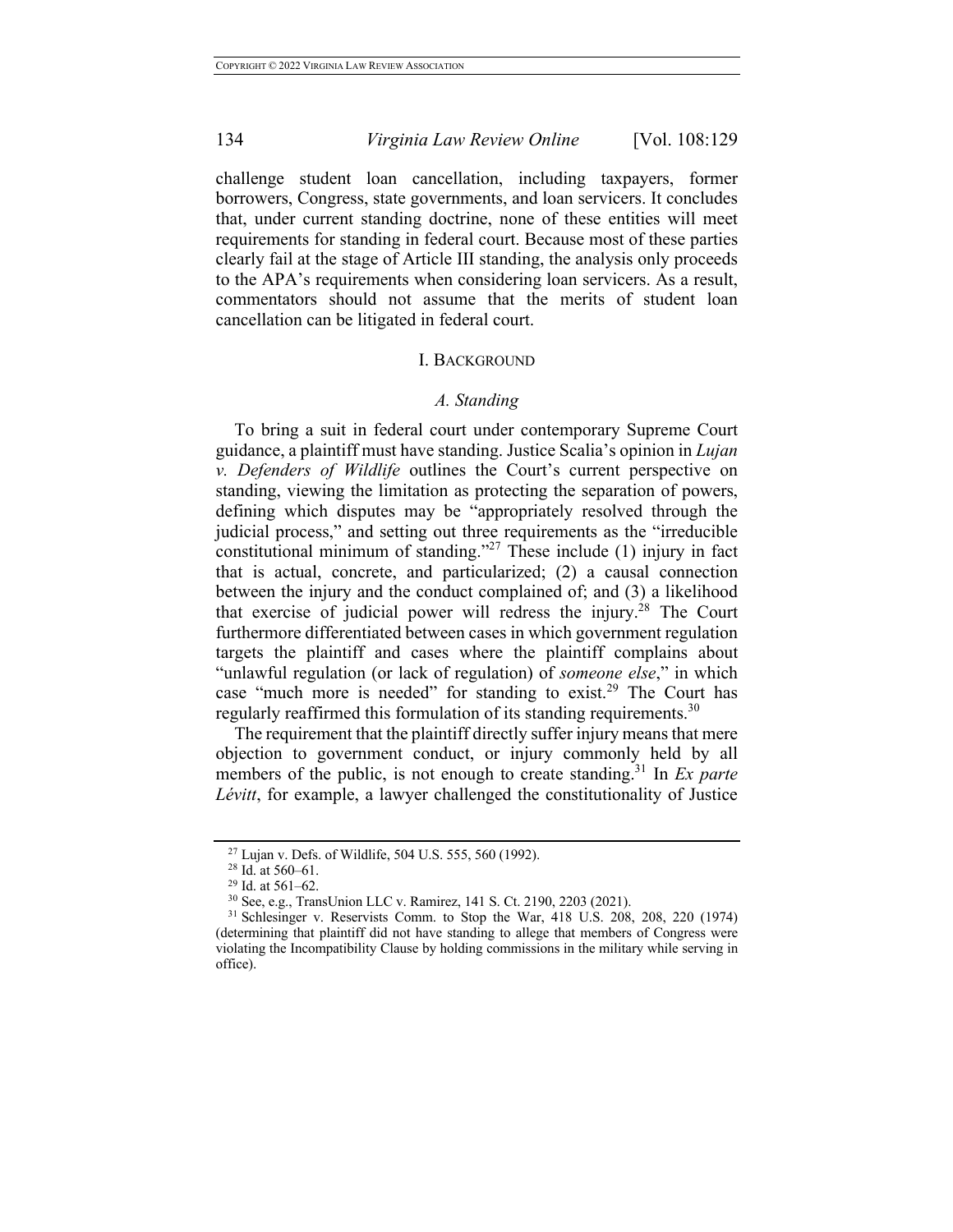Hugo Black's 1937 appointment to the Supreme Court.<sup>32</sup> The Court determined that the lawyer lacked standing to bring the claim, explaining that "he must show that he has sustained . . . a direct injury as the result of that action and it is not sufficient that he has merely a general interest common to all members of the public."33 The Court has continued to view standing in this way.<sup>34</sup>

As Justice Blackmun noted in dissent, *Lujan* shifted power from Congress to the Executive Branch.<sup>35</sup> Where Congress passes a statute constraining the range of options available to the Executive, courts do not err by intervening to enforce those constraints at Congress's request, Blackmun asserted.<sup>36</sup> Yet the Court has stated that it is acceptable even if *no party* has standing to challenge the legality of a particular government action.<sup>37</sup> According to the Court, separation of powers requires that grievances beyond the reach of the courts be reserved for the political branches.<sup>38</sup>

The Court's restrictive standing doctrine was not inevitable. The very notion of "standing" arose in the 1930s, with *Lujan*'s tripartite requirements coming into focus during the 1970s.<sup>39</sup> The strength of this limitation on access to the courts has no basis in the Framers' original intent and appears to be the Supreme Court's own creation.<sup>40</sup> From a realist perspective, it is quite possible that the Supreme Court could choose any case—including the issue presented here—to reformulate its standing jurisprudence. Yet, as discussed below in Part III, each of the potential plaintiffs who could challenge student loan forgiveness lies far outside the bounds of current standing doctrine.

<sup>38</sup> Id. at 408; see also *Lujan*, 504 U.S. at 576–77.

<sup>32</sup> Ex parte Lévitt, 302 U.S. 633, 633 (1937) (per curiam).

<sup>33</sup> Id. at 634.

<sup>34</sup> *Lujan*, 504 U.S. at 575–76; Gill v. Whitford, 138 S. Ct. 1916, 1931 (2018).

<sup>35</sup> *Lujan*, 504 U.S. at 602 (Blackmun, J., dissenting).

<sup>36</sup> Id. at 604.

<sup>37</sup> See, e.g., Schlesinger v. Reservists Comm. to Stop the War, 418 U.S. 208, 227 (1974) ("The assumption that if respondents have no standing to sue, no one would have standing, is not a reason to find standing."); Clapper v. Amnesty Int'l USA, 568 U.S. 398, 420 (2013).

<sup>39</sup> Cass R. Sunstein, What's Standing After Lujan? Of Citizen Suits, "Injuries," and Article III, 91 Mich. L. Rev. 163, 168, 179 (1992).

 $40$  Id. at 173. Alternative standards for granting standing include whenever Congress creates a cause of action or when the plaintiff is the party most interested in the outcome of the case. Richard M. Re, Relative Standing, 102 Geo. L.J. 1191, 1197 (2014).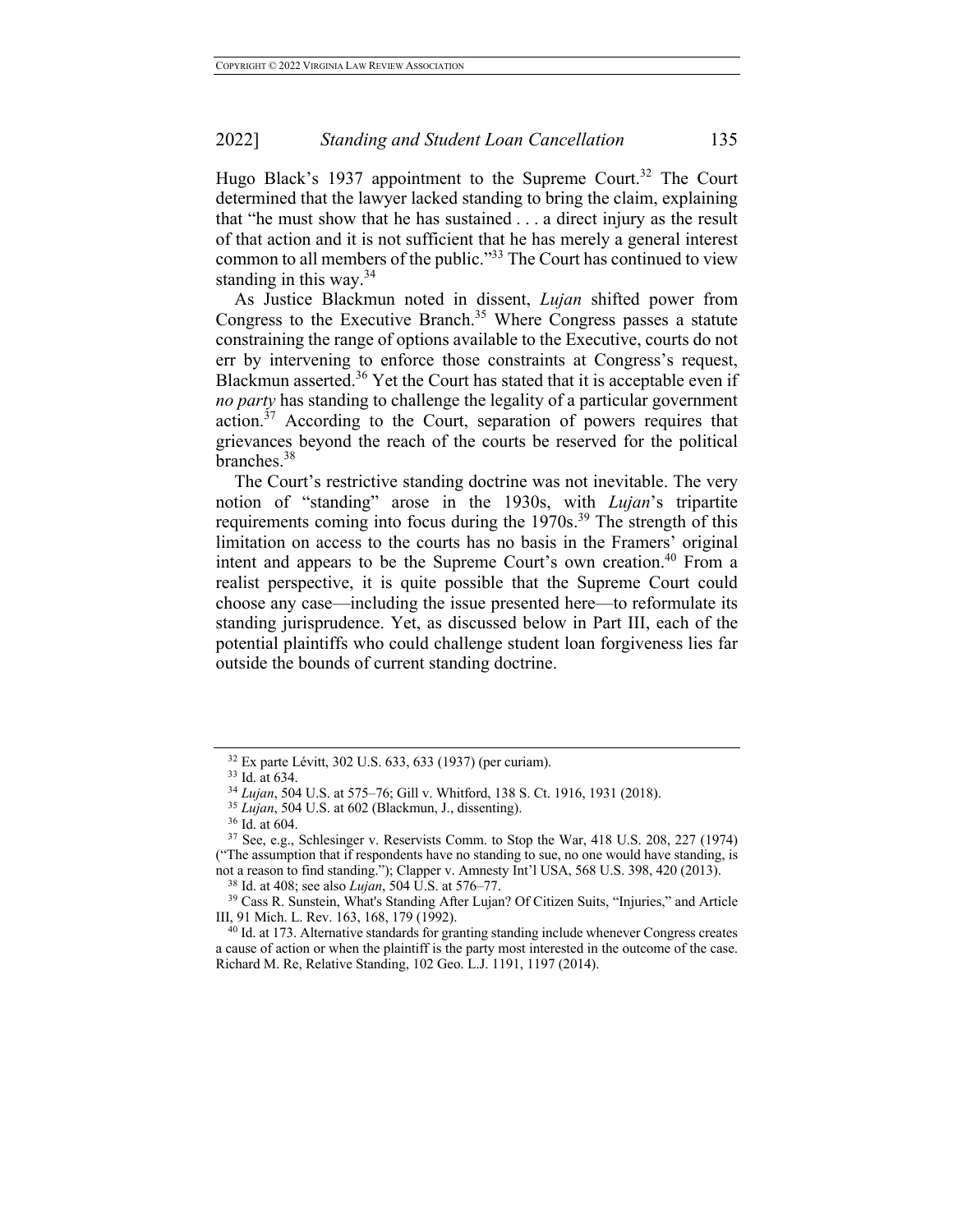# *B. The APA Cause of Action*

The Administrative Procedure Act provides the most likely cause of action a potential challenger would invoke to oppose student debt cancellation. <sup>41</sup> Other statutes that might be relevant, such as the Antideficiency Act or the Federal Credit Reform Act, impose additional restrictions on the Executive but do not provide relevant causes of action.<sup>42</sup> The Department of Education's student loan cancellation would constitute agency action under the APA, meaning that any party who has constitutional standing, is adversely affected by the agency action within the meaning of the relevant statute, and meets the APA's additional requirements<sup>43</sup> may bring a suit to challenge the government's activity.

The APA provides a complicated blueprint for the operation of most government authorities within the Executive Branch. The statute resulted from painstaking negotiations during Franklin Delano Roosevelt's presidency over the scope of the federal government,<sup>44</sup> and it represents a New Deal compromise under which Congress may give the Executive Branch greater autonomy to make choices but imposes judicial oversight on the resulting decisions.45 The APA therefore defines how the Executive Branch must make rules,<sup>46</sup> adjudicate decisions,<sup>47</sup> and hold hearings.<sup>48</sup> To facilitate judicial review of these executive functions, the APA provides that any "person suffering legal wrong because of agency action, or adversely affected or aggrieved by agency action within the meaning of a relevant statute, is entitled to judicial review thereof."<sup>49</sup> Aggrieved litigants may use this cause of action to argue in federal court that an Executive Branch agency has neglected to take action that it must

<sup>41</sup> Administrative Procedure Act, Pub. L. No. 79-404, 60 Stat. 237 (1946) (codified as amended in scattered sections of 5 U.S.C.).

<sup>42</sup> Antideficiency Act, Pub. L. No. 97-258, 96 Stat. 877 (1982); Federal Credit Reform Act, Pub. L. No. 93-344, 104 Stat. 1388-610 (1990) (codified as amended at 2 U.S.C. §§ 661– 661f).

<sup>&</sup>lt;sup>43</sup> To be subject to review, agency action must be final and there must be no alternative remedy. 5 U.S.C. § 704. Judicial review may also be precluded or committed to agency discretion by law.  $5$  U.S.C.  $§$  701(a).

<sup>44</sup> See generally Walter Gellhorn, The Administrative Procedure Act: The Beginnings, 72 Va. L. Rev. 219, 219–26 (1986) (describing negotiations lasting from 1933 until 1946).

<sup>&</sup>lt;sup>45</sup> Richard B. Stewart & Cass R. Sunstein, Public Programs and Private Rights, 95 Harv. L. Rev. 1193, 1248 (1982).

<sup>46</sup> 5 U.S.C. § 553.

<sup>47</sup> 5 U.S.C. §§ 554–55.

<sup>48</sup> 5 U.S.C. §§ 556–57.

<sup>49</sup> 5 U.S.C. § 702.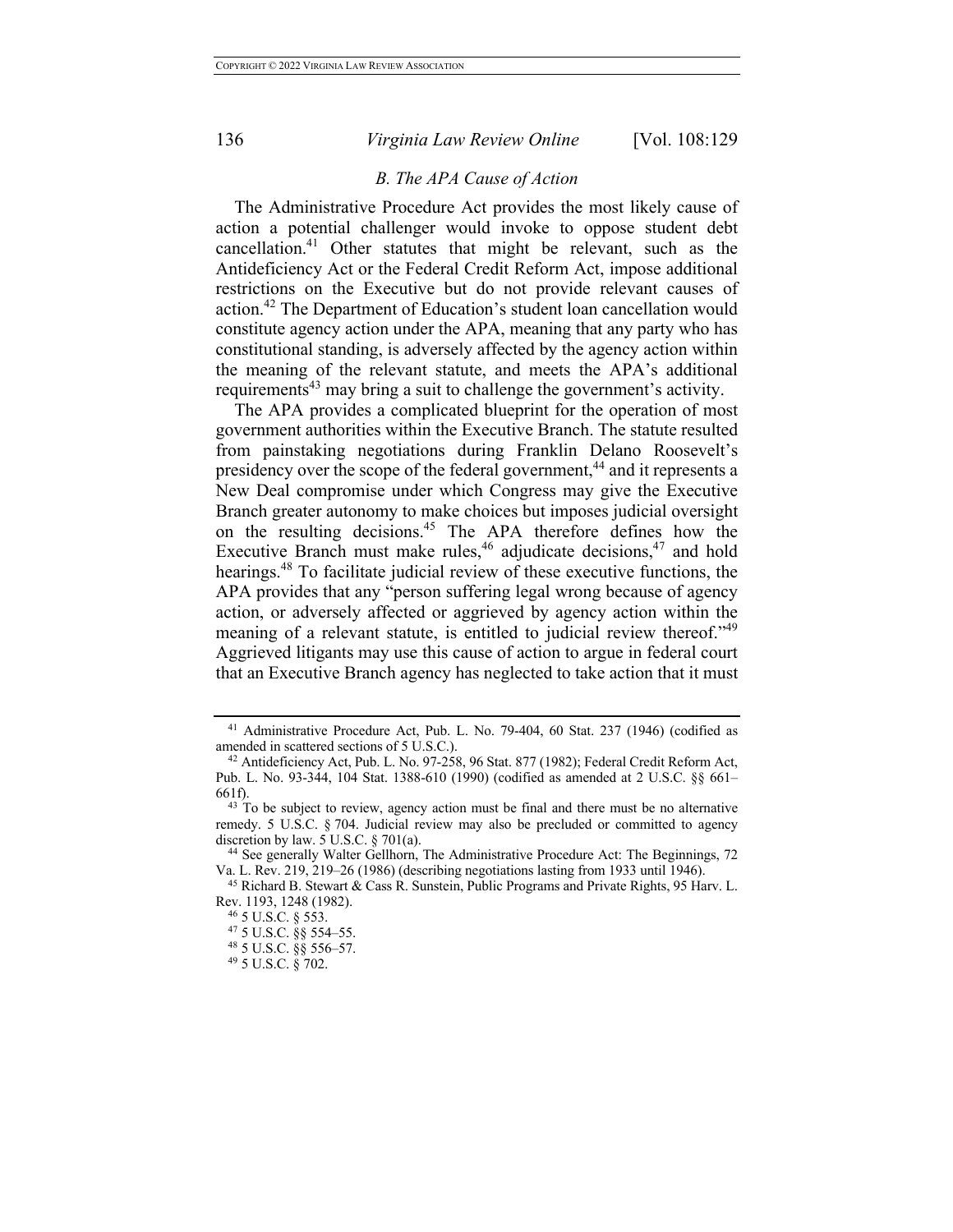take, or that an agency exceeded statutory powers, violated the Constitution, or erred in one of several other ways.<sup>50</sup> For example, New York used the APA to successfully challenge the Trump administration's addition of a question regarding citizenship on the 2020 decennial census, pointing to defects in the government's reasoning.<sup>51</sup>

In this case, a litigant would use the APA to sue the Department of Education, arguing that student loan cancellation exceeded the Secretary of Education's powers under the HEA. To do so, a plaintiff would need to show the Article III standing described in Part II.a., including injury, causation, and redressability. However, the plaintiff would also need to satisfy the specific cause of action set out in the APA, namely that the injury falls "within the meaning of a relevant statute."<sup>52</sup> This requirement—called the "zone of interests test" and sometimes described as a subset of "prudential standing"—is further explored in Part III.e.

## *C. Statutory Bases for Loan Modification*

Advocates of student loan forgiveness hope that the Executive will use 20 U.S.C. § 1082(a) to cancel federal student loans without further involvement from Congress. The Trump and Biden administrations have used statutory mechanisms to broadly modify student loan obligations on at least three occasions since early 2020. None of these actions, however, relied on  $\S$  1082(a).

The modification affecting the largest number of Americans came through deferment of student loans during the pandemic, meaning that borrowers were not required to make loan payments and interest did not accrue. The CARES Act provided authority for deferment from March 27, 2020 until September 30, 2020,<sup>53</sup> and the Trump<sup>54</sup> and then Biden<sup>55</sup> administrations relied on a provision of the HEA allowing relief when a

<sup>50</sup> 5 U.S.C. § 706.

<sup>51</sup> Dep't of Com. v. New York, 139 S. Ct. 2551, 2562, 2576 (2019).

<sup>52</sup> 5 U.S.C. § 702 (2018).

<sup>53</sup> CARES Act, Pub. L. No. 116-136, § 3513, 134 Stat. 281, 404 (2020).

<sup>54</sup> Press Release, Memorandum on Continued Student Loan Payment Relief During the COVID-19 Pandemic (Aug. 8, 2020), https://trumpwhitehouse.archives.gov/presidentialactions/memorandum-continued-student-loan-payment-relief-covid-19-pandemic/ [https://pe rma.cc/VTU6-2339].

<sup>&</sup>lt;sup>55</sup> Memorandum from President Donald J. Trump to the Secretary of Education, Pausing Federal Student Loan Payments (Jan. 20, 2021), https://trumpwhitehouse.archives.gov/presid ential-actions/memorandum-continued-student-loan-payment-relief-covid-19-pandemic/ [htt ps://perma.cc/L24P-XP8Z].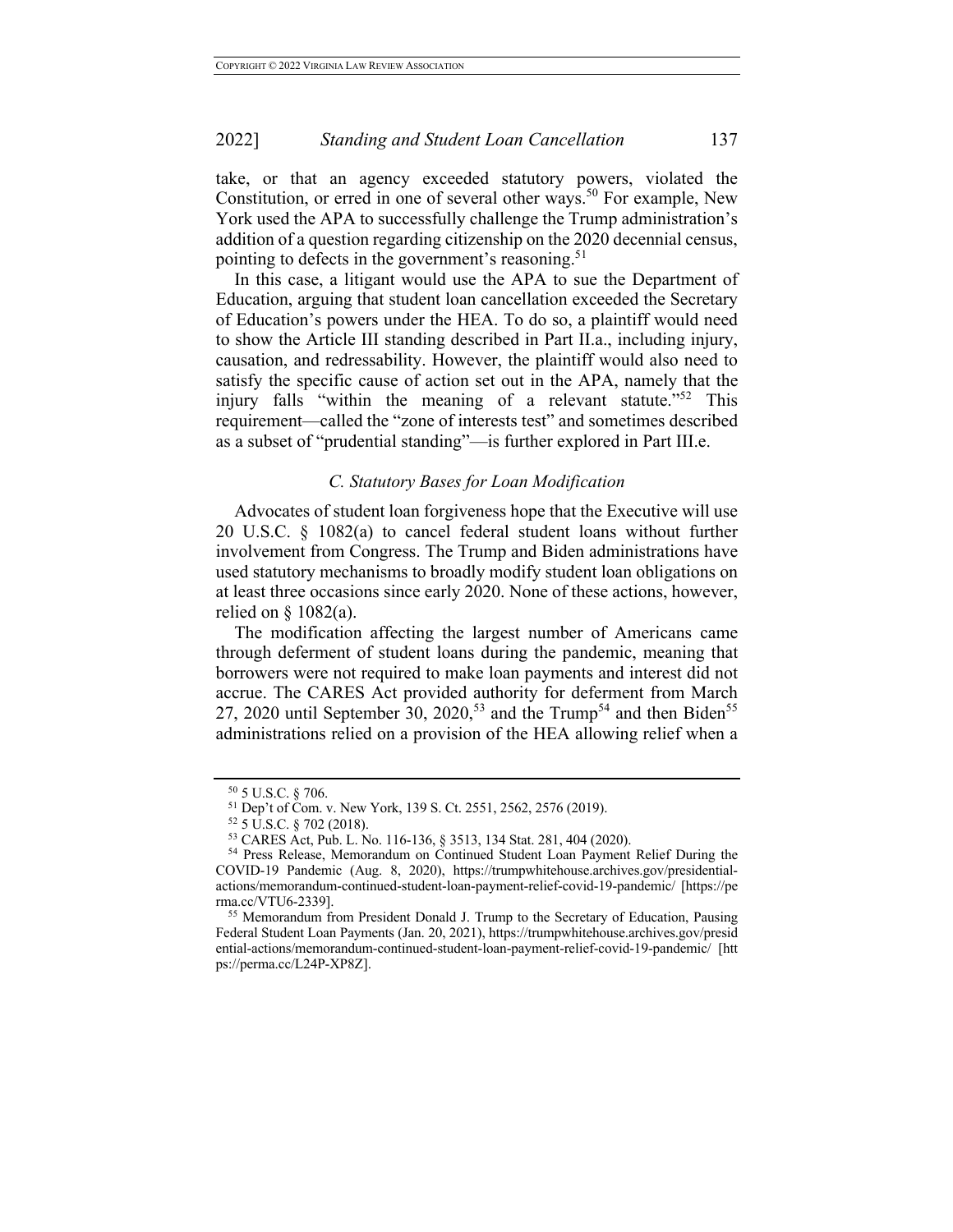borrower experiences "economic hardship" to continue the deferment.<sup>56</sup> In August 2021, the Biden administration used a separate statutory provision under the HEA to discharge the loans of 323,000 people who had been permanently disabled.<sup>57</sup> Then in early October, the administration reformulated the Public Service Loan Forgiveness program, basing its action on a provision of the 2003 Heroes Act allowing the Secretary to "waive or modify any statutory or regulatory provision applicable to the student financial assistance programs . . . as the Secretary deems necessary in connection with a war or other military operation or national emergency."58 As of February 2022, the Biden administration had provided \$16 billion in loan cancellation to 680,000 borrowers.<sup>59</sup>

Broad relief under § 1082(a) remains untested as of early 2022. Supporters of student loan cancellation argue that the statute provides the Secretary of Education unreviewable discretion to cancel loans up to \$1,000,000 per borrower, and that loans exceeding that amount only require review by the Attorney General.<sup>60</sup> Supporters also argue that although  $\S$  1082(a) is in the part of the HEA associated with the Federal Family Education Loan Program ("FFELP"), the provision applies to Direct Loans as well, likely because that part of the HEA in fact regulates many other programs. In addition, they point to  $\S$  1087hh(1) as covering

<sup>56</sup> 20 U.S.C. § 1087e(f)(2)(D).

<sup>57</sup> 20 U.S.C. § 1087; Total and Permanent Disability Discharge of Loans Under Title IV of the Higher Education Act, 86 Fed. Reg. 46972, 46972 (Aug. 23, 2021). Press Release, U.S. Dep't of Educ., Over 323,000 Federal Student Loan Borrowers to Receive \$5.8 Billion in Automatic Total and Permanent Disability Discharges (Aug. 19, 2021), https://www.ed.gov/n ews/press-releases/over-323000-federal-student-loan-borrowers-receive-58-billion-automati c-total-and-permanent-disability-discharges [https://perma.cc/H2V2-VPL5].

<sup>58</sup> HEROES Act of 2003, Pub. L. No. 108-76, § 2, 117 Stat. 904 (2003) (codified at 10 U.S.C. §§ 1098aa–1098ee); Press Release, U.S. Dep't of Educ., U.S. Department of Education Announces Transformational Changes to the Public Service Loan Forgiveness Program, Will Put Over 550,000 Public Service Workers Closer to Loan Forgiveness (Oct. 6, 2021), https://www.ed.gov/news/press-releases/us-department-education-announces-transformation al-changes-public-service-loan-forgiveness-program-will-put-over-550000-public-service-w orkers-closer-loan-forgiveness [https://perma.cc/Y77B-QGPZ]. The Department of Education did not publish its action in the Federal Register but confirmed the basis of the action to the author.

<sup>59</sup> Press Release, U.S. Dep't of Educ., Education Department Approves \$415 Million in Borrower Defense Claims Including for Former DeVry University Students (Feb. 16, 2022), https://www.ed.gov/news/press-releases/education-department-approves-415-million-borrow er-defense-claims-including-former-devry-university-students [https://perma.cc/G5TW-8FG Q].

 $60$  Letter from Eileen Connor to Elizabeth Warren, supra note 18, at 3.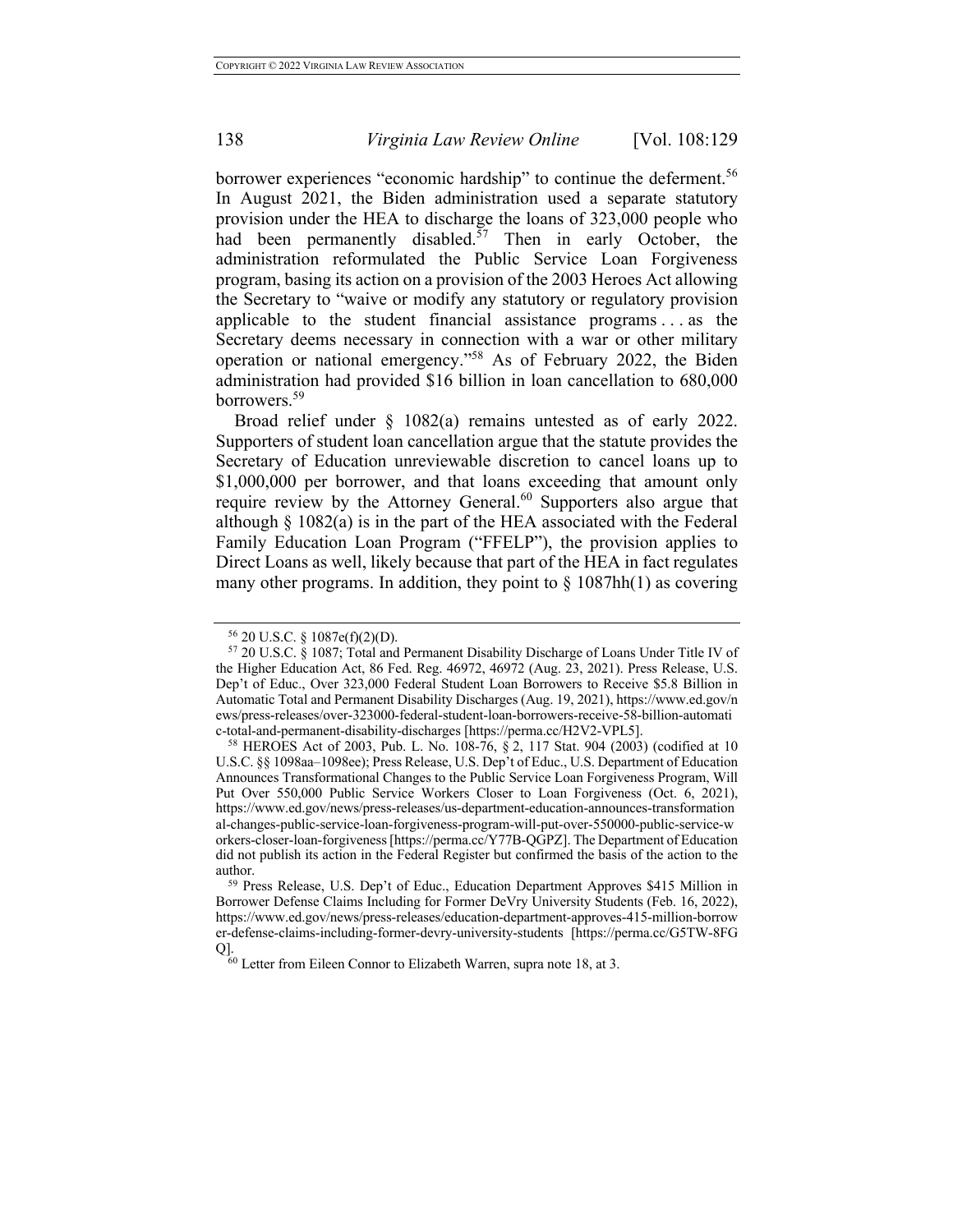Perkins loans, which are owned by third parties. Some argue instead that the government would need to acquire FFELP and Perkins loans to gain the ability to cancel them.<sup>61</sup> However, inquiring into the specific statutory mechanisms for federal debt cancellation is beyond the scope of this Article, which questions only whether a plaintiff would be able to challenge the government's interpretation of the statutory scheme.

#### II. THE POTENTIAL LITIGANTS

This Article contemplates five classes of potential litigants, including taxpayers, former borrowers, members of Congress, state governments, and loan servicers. The analysis proceeds from the broadest class to the class with the fewest members. A different body of Supreme Court cases applies to each of these groups, and each line of jurisprudence leaves little room for these entities to claim both Article III and prudential standing.

#### *A. Taxpayers*

If the Executive cancels all or part of federally owned student loans, some members of the public may seek to challenge the action, arguing that their tax dollars funded unlawful activity. While those plaintiffs would put forward colorable policy objections to loan cancellation, a federal court is unlikely to hear their legal claims. The Supreme Court has severely restricted standing based on taxpayer status, with only one *sui generis* exception.

The Supreme Court initially rejected taxpayer standing in *Frothingham v. Mellon*, in which a citizen-taxpayer brought suit alleging that Congress exceeded its powers in enacting the Maternity Act of 1921.<sup>62</sup> The Court determined that it lacked jurisdiction to consider the merits of the case because administration of a federal statute would spread a tax burden among a "vast number of taxpayers," whose financial interests would be difficult to discern and in constant flux.<sup>63</sup> Yet in the 1960s, the Court created a single, narrow exception in *Flast v. Cohen*. <sup>64</sup> Citizens have standing to challenge the federal government as taxpayers only when alleging the unconstitutionality of congressional appropriations under Article I, Section 8 of the Constitution, which covers the congressional

<sup>63</sup> Id. at 487.

 $61$  Herrine, supra note 17, at 395–97.

<sup>62</sup> 262 U.S. 447, 478–80 (1923).

<sup>64</sup> 392 U.S. 83, 104–06 (1968).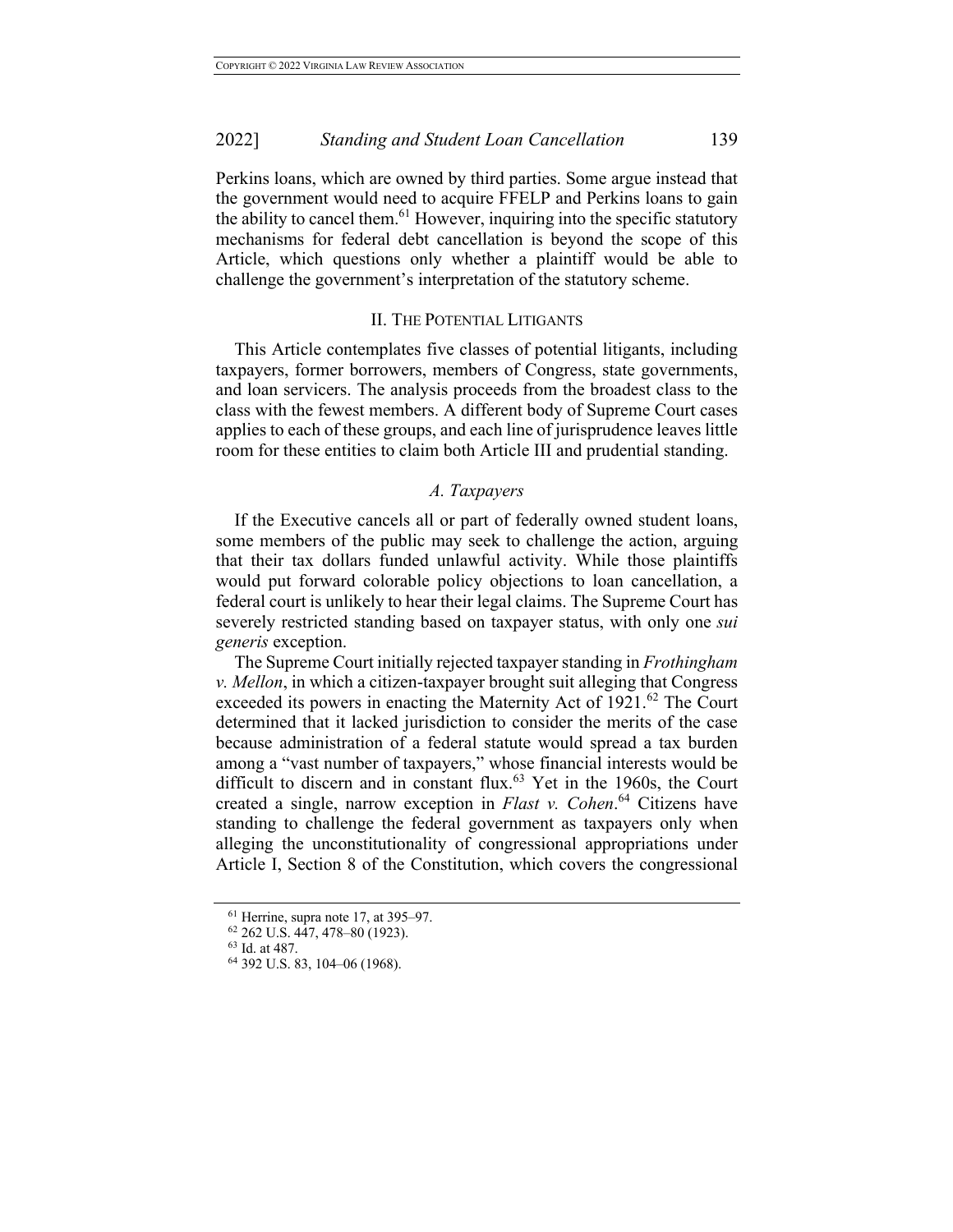taxing and spending power. Furthermore, this argument is possibly limited to when such congressional appropriations are used to violate the Establishment Clause of the First Amendment. <sup>65</sup> However, this pathway to taxpayer standing is unique, and the Court has rejected taxpayer standing in every other context to come before it.<sup>66</sup> The Court reaffirmed its approach in a recent case, *Hein v. Freedom From Religion Foundation, Inc.*, in which a taxpayer challenged the George W. Bush administration's creation of the Faith-Based and Community Initiatives program, arguing that it violated the Establishment Clause.<sup>67</sup> The Court reasserted that status as a taxpayer is not enough to create standing and that *Flast* did not apply because the Executive's spending came from general appropriations for the Executive Office of the President, not unconstitutional legislation. <sup>68</sup> Taxpayer standing is therefore available to challenge some congressional actions but not to oppose Executive Branch activity.

This line of taxpayer standing jurisprudence would foreclose a taxpayer lawsuit seeking to enjoin executive cancellation of federally owned debt. Congress provides appropriations for student loans as an entitlement program, meaning that the legislature does not set a specific amount to loan from the Treasury.<sup>69</sup> While Congress nonetheless appropriates funding for the Executive to disburse loans, and the Executive would essentially be waiving the government's claim that borrowers must return the funds to the Treasury, this action would approximate the facts of *Hein*, where taxpayers alleged that the Executive disbursed funds illegally. Furthermore, even if the Court were to diverge from its previous jurisprudence on taxpayer standing, it would likely limit standing to constitutional violations similar to *Flast*. <sup>70</sup> Instead of entertaining a taxpayer lawsuit challenging loan cancellation, the Court would determine that the issue is more appropriate for the political branches.

<sup>65</sup> Flast v. Cohen, 392 U.S. 83, 102–04 (1968).

<sup>66</sup> Joshua G. Urquhart, Disfavored Constitution, Passive Virtues? Linking State Constitutional Fiscal Limitations and Permissive Taxpayer Standing Doctrines, 81 Fordham L. Rev. 1263, 1271 (2012).

<sup>67</sup> Hein v. Freedom From Religion Found., Inc., 551 U.S. 587, 592 (2007).

<sup>68</sup> Id. at 593, 605.

<sup>69</sup> Letter from Eileen Connor to Elizabeth Warren, supra note 18, at 2. See also 2 U.S.C. § 661c (referencing student loans as exempt from general appropriations requirements).

<sup>70</sup> See *Hein*, 551 U.S. at 633, (Scalia, J., concurring) (2007).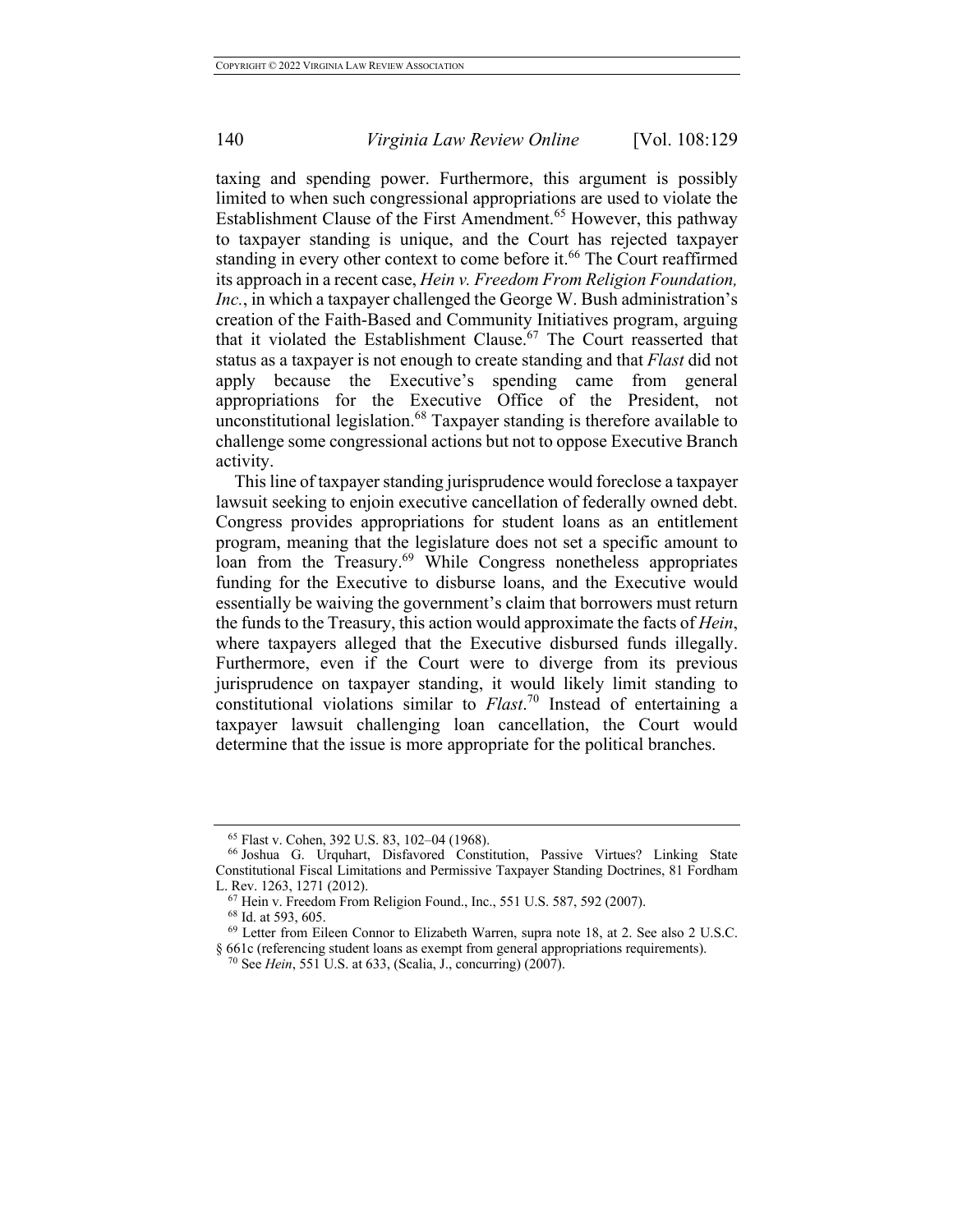## *B. Former Borrowers*

Student loan forgiveness would certainly leave borrowers who fully paid off their loans feeling aggrieved, and some may oppose executive action asserting that it is unfair to cancel others' loans while providing no benefit to those who previously paid off their balances. Again, while these individuals may have political arguments against student loan forgiveness, a court is unlikely to hear the merits of their complaints. As noted above, former borrowers would need to show some form of concrete injury, and their complaints would reduce to the fact that the government required them to pay back a loan they were legally required to repay, compared to others it later decided did not have to repay.<sup>71</sup> Former borrowers can point to no injury, only a benefit that others subsequently experienced. And as *Lujan* made clear, it is difficult to claim standing based on "unlawful regulation (or lack of regulation) of *someone else*."<sup>72</sup> In addition, even if loan cancellation could be conceived of as an injury to former borrowers, an injunction from the judiciary would do nothing to remedy that injury. Former borrowers still had to pay off their own loans whether or not loan forgiveness takes place under § 1082(a).

More broadly, allowing former borrowers standing to challenge cancellation of outstanding federal loans would create precedent providing standing whenever the government confers a benefit that did not apply at a previous point in time. Former borrowers would need to argue that the injury can be cured through some amount of compensation for loans paid off prior to the Executive's cancellation. But if a court considered this to be injury capable of supporting standing, then plaintiffs would have standing to challenge any policy that creates a new benefit such as relief for first-time homebuyers, expansion of veterans' healthcare coverage, or reduced grazing fees. As noted above, however, conferral of a benefit or imposition of a restriction on others does not support standing, particularly outside the context of the Establishment Clause,<sup>73</sup> meaning that former borrowers would be unable to sustain a suit against loan forgiveness.

<sup>71</sup> Lujan v. Defs. of Wildlife, 504 U.S. 555, 560–61 (1992).

<sup>72</sup> Id. at 562.

<sup>&</sup>lt;sup>73</sup> See Note, Nontaxpayer Standing, Religious Favoritism, and the Distribution of Government Benefits: The Outer Bounds of the Endorsement Test, 123 Harv. L. Rev. 1999 (2010) (discussing distribution of government benefits in ways that favor certain religions).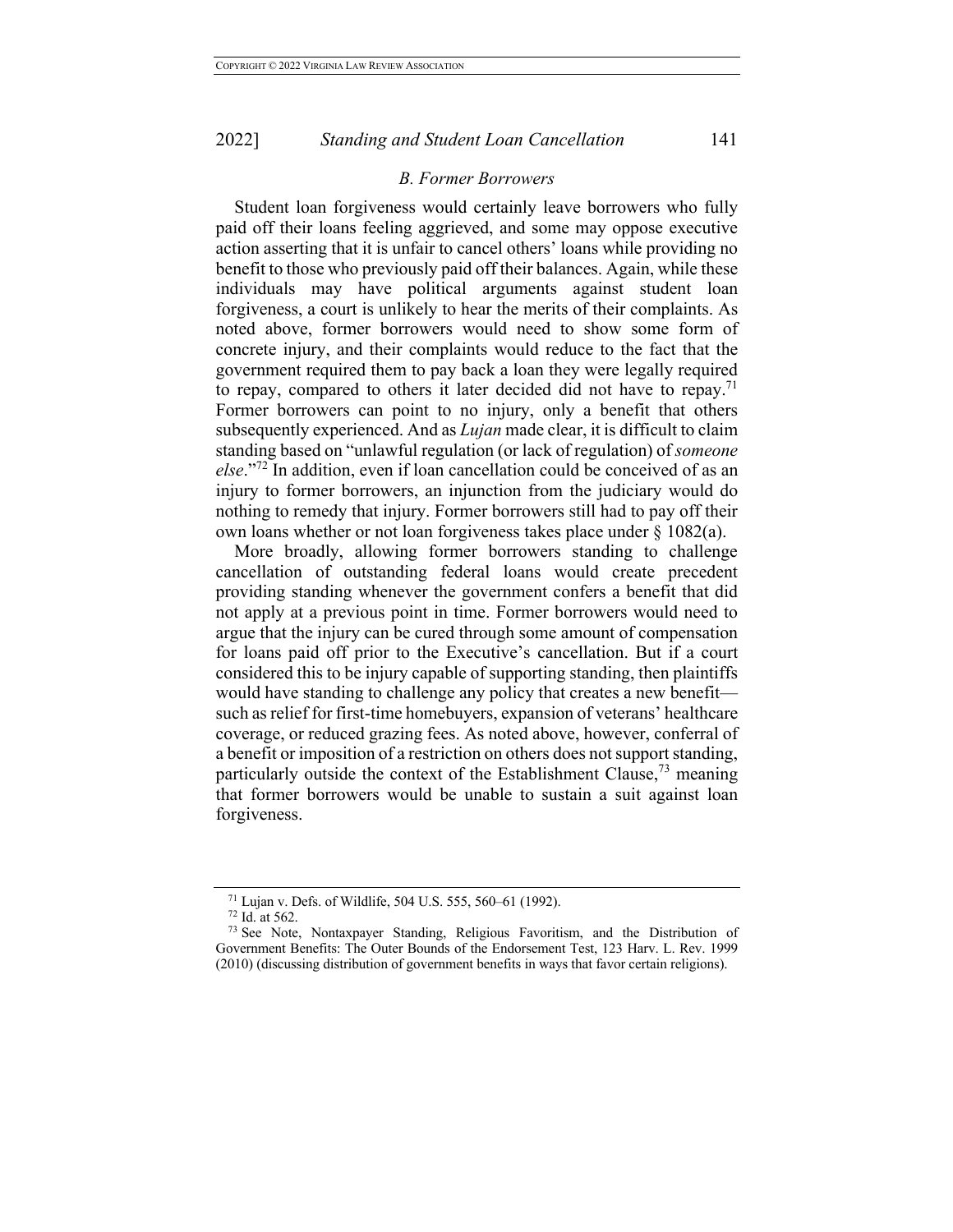## *C. Congress*

Some members or an entire house of Congress may also attempt to bring suit against the Executive to stop the federal government from abrogating federally owned loans, arguing that the Secretary of Education exceeded the powers it is granted in the HEA or engaged in unauthorized spending. However, the rationales under which a legislature may claim particularized injury are limited, including instances where votes are essentially nullified, $74$  where a legislature intervenes to defend the constitutionality of legislation,<sup>75</sup> and where the legislature sues as an institution to defend its powers.<sup>76</sup> Most of these contexts implicate the operation of the legislature itself or the vindication of its own explicit powers. None of these cases has afforded a legislature standing to contest the Executive Branch's interpretation of a federal statute, and a federal court would likely determine that Congress's interest in a particular interpretation of a federal statute is no greater than that of the general population.

This hesitancy relies in large part on the separation of powers, a thread that has only become more pronounced in the Court's standing jurisprudence.<sup>77</sup> Lower courts within the U.S. Court of Appeals for the D.C. Circuit have also raised separation of powers issues when rejecting congressional challenges to executive branch action pursuant to statutory authority, describing the grievances as generalized and incapable of supporting standing.<sup>78</sup> This indicates that precedent in the jurisdiction where Congress would file suit already weighs heavily against success.

In addition, Congress could not assert that the Executive intruded on legislative power by spending federal funds without congressional appropriations.<sup>79</sup> For example, in a recent case, the U.S. House of Representatives sued the Trump administration alleging that diverting

<sup>74</sup> Coleman v. Miller, 307 U.S. 433, 438 (1939).

<sup>75</sup> Immigr. & Naturalization Serv. v. Chadha, 462 U.S. 919, 939*–*40 (1983).

<sup>76</sup> Ariz. State Legis. v. Ariz. Indep. Redistricting Comm'n, 135 S. Ct. 2652, 2659 (2015). <sup>77</sup> See, e.g., Lujan v. Defs. of Wildlife, 504 U.S. 555, 576–77 (1992); Raines v. Byrd, 521

U.S. 811, 819–20 (1997).

<sup>&</sup>lt;sup>78</sup> See, e.g., Chenoweth v. Clinton, 181 F.3d 112, 117 (D.C. Cir. 1999) (rejecting a challenge to creation of a program through executive order under a duly enacted federal statute); U.S. House of Representatives v. Burwell, 130 F. Supp. 3d 53, 58 (D.D.C. 2015) (determining that the House could sue based on constitutional claims, such as violations of the Appropriations Clause, but not for claims about the implementation of a statute).

<sup>79</sup> *Burwell*, 130 F. Supp. 3d at 58.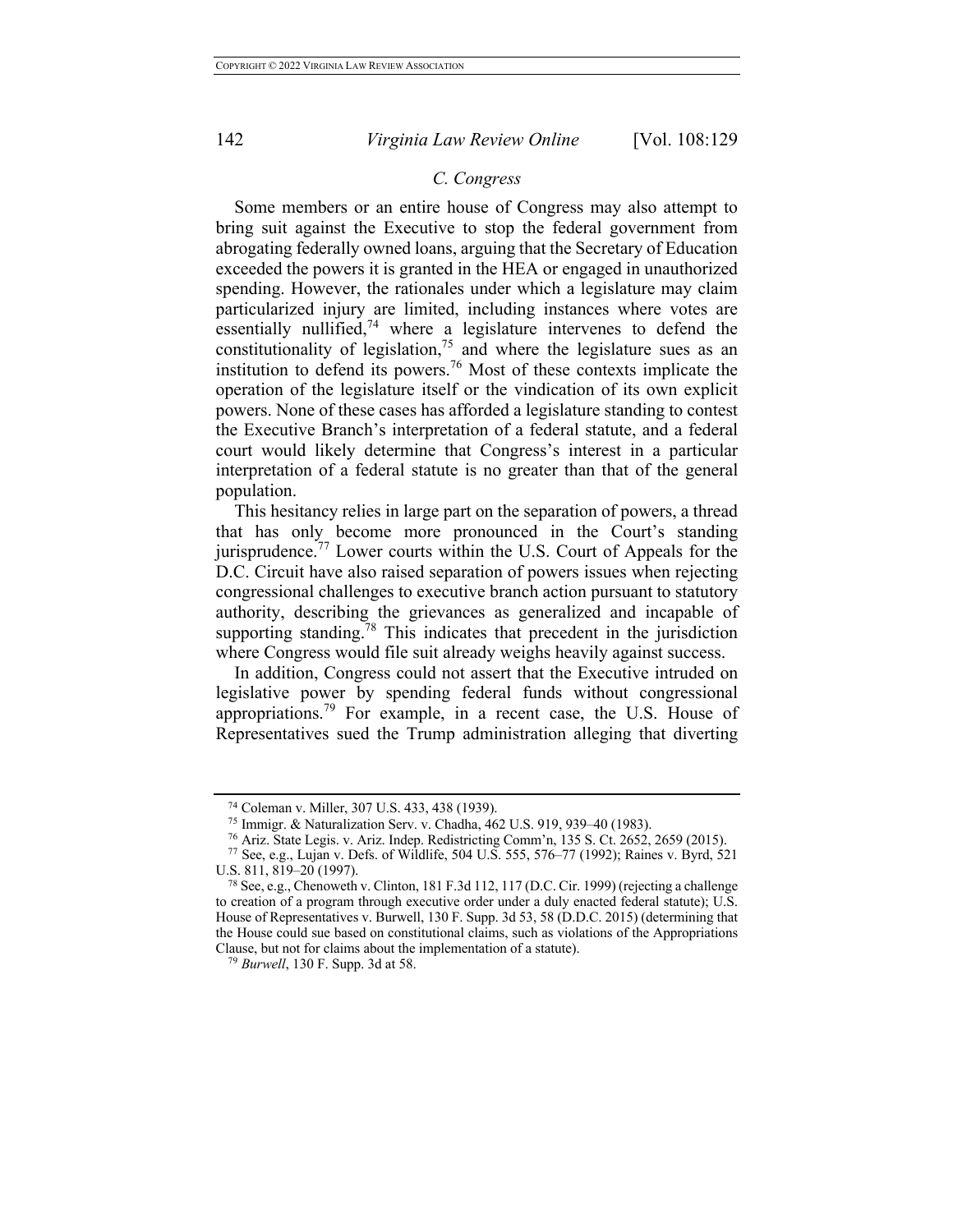spending to fund the border wall violated the Appropriations Clause.<sup>80</sup> The D.C. Circuit determined that the House had no standing to assert injury based on a statutory violation, $81$  although it could claim injury to its institutional powers as one of the two "keys" to the treasury. $82$  This pathway to standing is inapposite here, however, as Congress duly appropriated funds for student loans, $83$  and the Executive is responsible for the funding's disbursement. This means that any claim of standing due to institutional injury from compromising Congress's control of the federal purse would fail.

In total, this means that Congress would lack standing to bring a lawsuit against the Executive Branch claiming that the government exceeded the powers Congress defined in § 1082(a). The claim does not relate to the legislature's own powers or operations. Rather, Congress would be claiming an injury common to members of the public.

#### *D. State Governments*

Some state governments may also be interested in suing the federal government to halt broad federal loan cancellation, arguing that the Executive exceeded its powers and in doing so increased the federal debt.<sup>84</sup> State lawsuits against the federal government have become increasingly politicized and high-profile.<sup>85</sup> Yet state governments must also meet the constitutional requirements for standing. Pathways to state standing can be divided into three main categories, including proprietary interests, sovereign interests, and quasi-sovereign interests.<sup>86</sup> Federal loan

<sup>86</sup> Crocker, Organizational Account, supra note 85, at 2061–67. See also Katherine Mims Crocker, Note, Securing Sovereign State Standing, 97 Va. L. Rev. 2051, 2056–68 (2011) (describing the evolution of jurisprudence regarding states' sovereign interests); Ann

<sup>80</sup> U.S. House of Representatives v. Mnuchin, 976 F.3d 1, 4 (D.C. Cir. 2020) (vacated as moot).

 $81$  Id. at 15.

 $82$  Id. at 13.<br> $83$  See text accompanying note 69.

<sup>&</sup>lt;sup>84</sup> When Texas Governor Greg Abbott was the state's Attorney General, he reportedly described his job: "I go into the office, I sue Barack Obama, and then I go home." Rachel Weiner, Five things to know about Greg Abbott, Wash. Post (July 15, 2013), https://www.washingtonpost.com/news/the-fix/wp/2013/07/15/five-things-to-know-about-gr eg-abbott/ [https://perma.cc/JQ4U-5F9R].

<sup>85</sup> See, e.g., Texas v. United States, 809 F.3d 134, 146, 188 (5th Cir. 2015) (challenging the Obama Administration's Deferred Action for Parents of Americans and Lawful Permanent Residents ("DAPA") program); Katherine Mims Crocker, An Organizational Account of State Standing, 94 Notre Dame L. Rev. 2057, 2058 (2019) [hereinafter Crocker, Organizational Account] (discussing the ensuing consternation within legal academia).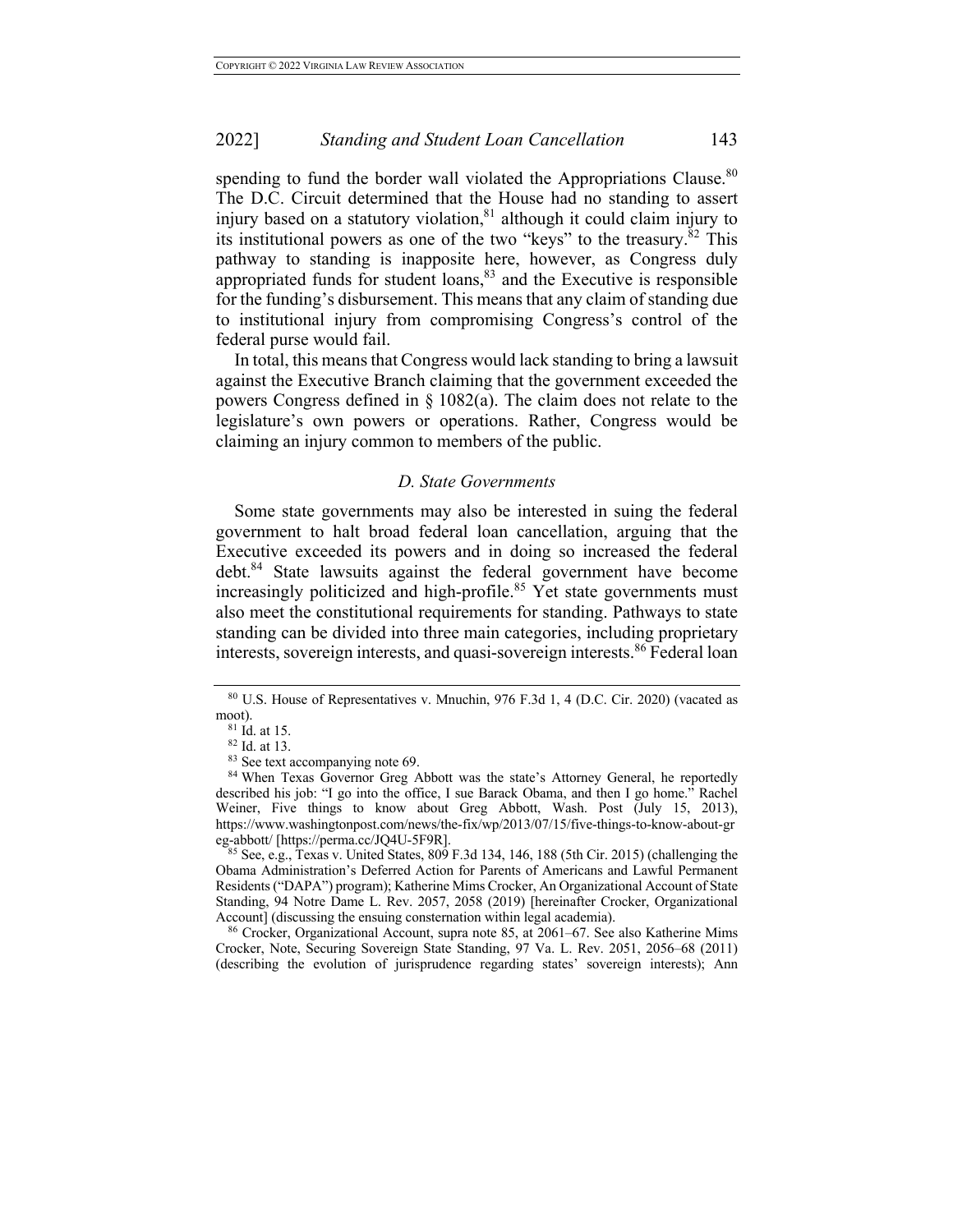forgiveness does not come close to offending any of these state interests, meaning that a state would lack standing to challenge cancellation.

States are unlikely to successfully argue that debt abrogation harms their common law proprietary interests, such as property or contract claims. Courts primarily review these cases under traditional Article III standing analysis, and until relatively recently these lawsuits represented the only claims state governments could bring against federal officials.<sup>87</sup> In Hawaii's recent case challenging the Trump administration over its 'Muslim ban,' for instance, the Ninth Circuit determined that the state had standing to sue because its university would lose tuition income, students, and faculty. <sup>88</sup> Yet there are no similar rationales for proprietary injury as a result of loan forgiveness. In fact, citizens who send less money to the federal treasury are more likely to spend that money locally on housing, education, and services that benefit state economies and tax revenues. This means that state treasuries would benefit from loan forgiveness rather than incur additional costs, frustrating claims of proprietary injury.

States will similarly be unable to assert that debt cancellation offends sovereign interests or quasi-sovereign interests. Sovereign interests typically implicate a state's effort to protect its capacity to exercise executive, legislative, and judicial power.<sup>89</sup> States have no plausible argument that federal debt cancellation would interfere with their own sovereign powers, given that neither the HEA nor loan distributions implicate state governments. When vindicating quasi-sovereign interests, in contrast, states cite the need to protect their citizens or citizens' benefits from the federal system.<sup>90</sup> The primary issue with the rationale for quasisovereign standing is that it flows from injuries—actual or imminent—to citizens themselves. <sup>91</sup> Yet federal debt cancellation does not injure a

Woolhandler & Michael G. Collins, State Standing, 81 Va. L. Rev. 387, 410–11 (1995) (describing states as plaintiffs).

<sup>&</sup>lt;sup>87</sup> Woolhandler & Collins, supra note 86, at 392–93.<br><sup>88</sup> Hawaii v. Trump, 859 F.3d 741, 764–65 (9th Cir. 2017). See also Texas v. United States, 809 F.3d 134, 152–53 (5th Cir. 2015) (finding standing to sue the Obama administration for DAPA); Massachusetts v. HHS, 923 F.3d 209, 222-23 (1st Cir. 2019) (finding standing because the Trump administration's attempt to limit access to contraceptives under the Affordable Care Act would increase use of state funded contraceptive services).

<sup>89</sup> Woolhandler & Collins, supra note 86, at 410–11.

<sup>90</sup> Crocker, Organizational Account, supra note 85, at 2064–65; Alfred L. Snapp & Son, Inc. v. Puerto Rico ex rel. Barez, 458 U.S. 592, 608 (1982).

<sup>91</sup> Missouri v. Illinois, 180 U.S. 208, 241 (1901) (holding that standing may be asserted when the "health and comfort" of a state's citizens are in jeopardy).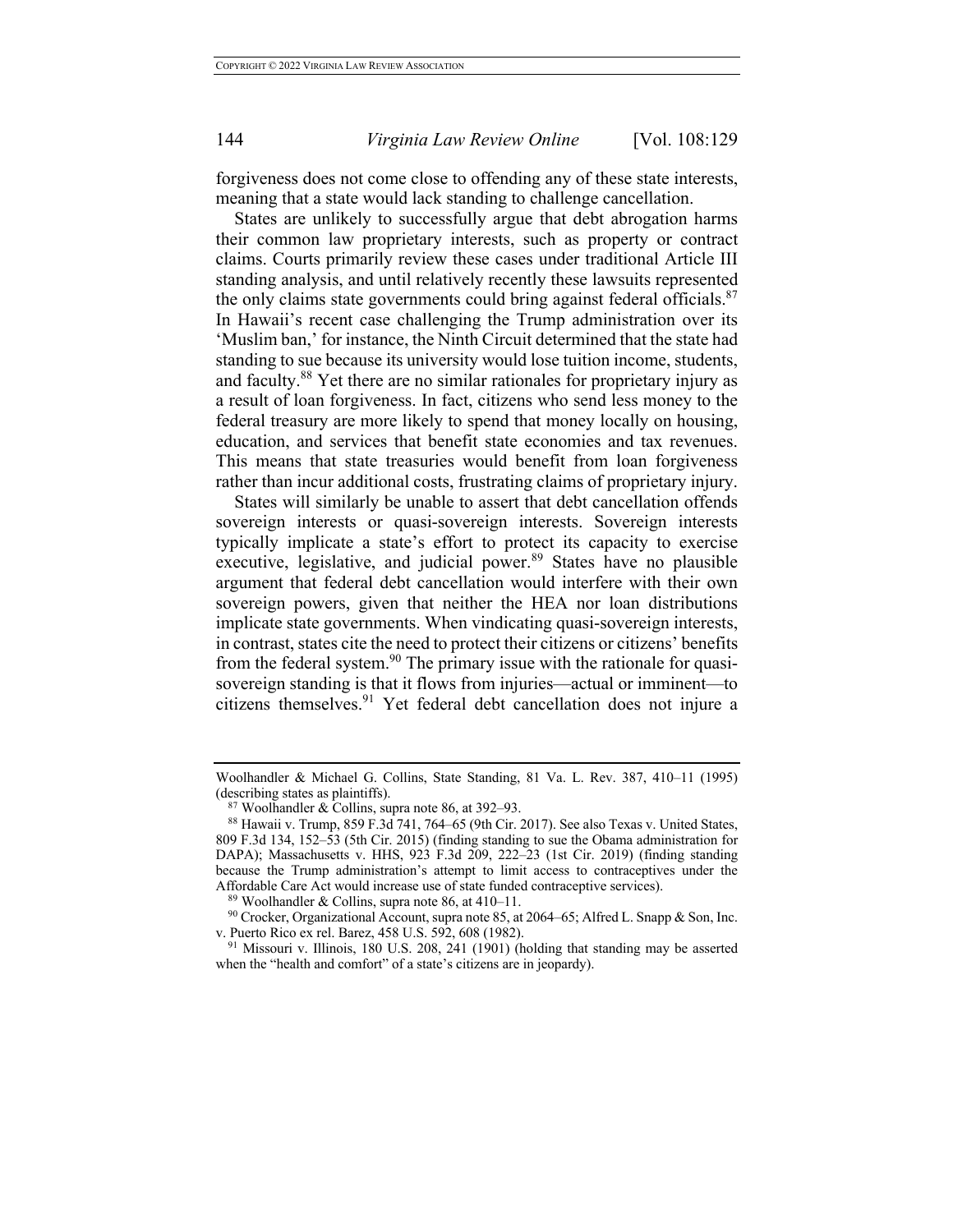state's citizens, as established above. This means that there is no quasisovereign interest for a state to assert.

Barring a drastic expansion in the bases for state standing, state governments will be unable to sustain a lawsuit against broad federal loan forgiveness because states cannot point to an injury. Student loan cancellation would not harm a state's proprietary interests because federal debt forgiveness does not impose financial burdens on states. Cancellation also does not challenge a state's sovereignty and does not injure citizens such that a state may bring an action to protect its residents.

#### *E. Loan Servicers*

Student loan servicers represent the final class of litigants who might challenge broad federal loan forgiveness, although they may lack both Article III standing and prudential standing under the APA.<sup>92</sup> Servicers comprise nine federal contractors who receive a monthly fee from the Department of Education for each borrower the company services.<sup>93</sup> The organizations—some for-profit and others non-profit—currently receive a base fee of \$1.05 per month while a student is in school and \$2.85 per month while a loan is in repayment.<sup>94</sup> Eliminating millions of student loans would dramatically decrease the amount of money loan servicers receive under these contracts.

However, to acquire Article III standing, loan servicers would need to show that this decrease in payments under the federal contracts represents a concrete injury to a legally protected interest. The sufficiency of this injury would depend on a federal court's approach to the nature of the harm. There is little clear guidance on what constitutes a "legally protected interest," and the Supreme Court has not clarified the term's boundaries.<sup>95</sup> On the one hand, loan servicers' contracts are variable in nature, meaning that there may be no legally protected interest in retaining

 $92$  It is worth noting that if the decision to abrogate student loan debt is committed to agency discretion by law, then the APA does not in fact apply, meaning that the cause of action remains unavailable to all, including loan servicers. 5 U.S.C. § 701; Herrine, supra note 17, at 368–95.

<sup>93</sup> U.S. Dep't of Educ., Who's My Student Loan Servicer?, https://studentaid.gov/manageloans/repayment/servicers [https://perma.cc/8D6Z-XFPQ].

<sup>&</sup>lt;sup>94</sup> U.S. Dep't of Educ. & Great Lakes Educ. Loan Servs., Amendment of Solicitation/Modification of Contract, at 4 (effective Sept. 1, 2014), https://studentaid.gov/site s/default/files/ED-FSA-09-D-0012\_MOD\_0080\_GreatLakes.pdf [https://perma.cc/ZR96-ZZ 9N].

<sup>&</sup>lt;sup>95</sup> Cottrell v. Alcon Lab'ys, 874 F.3d 154, 163 (3d Cir. 2017).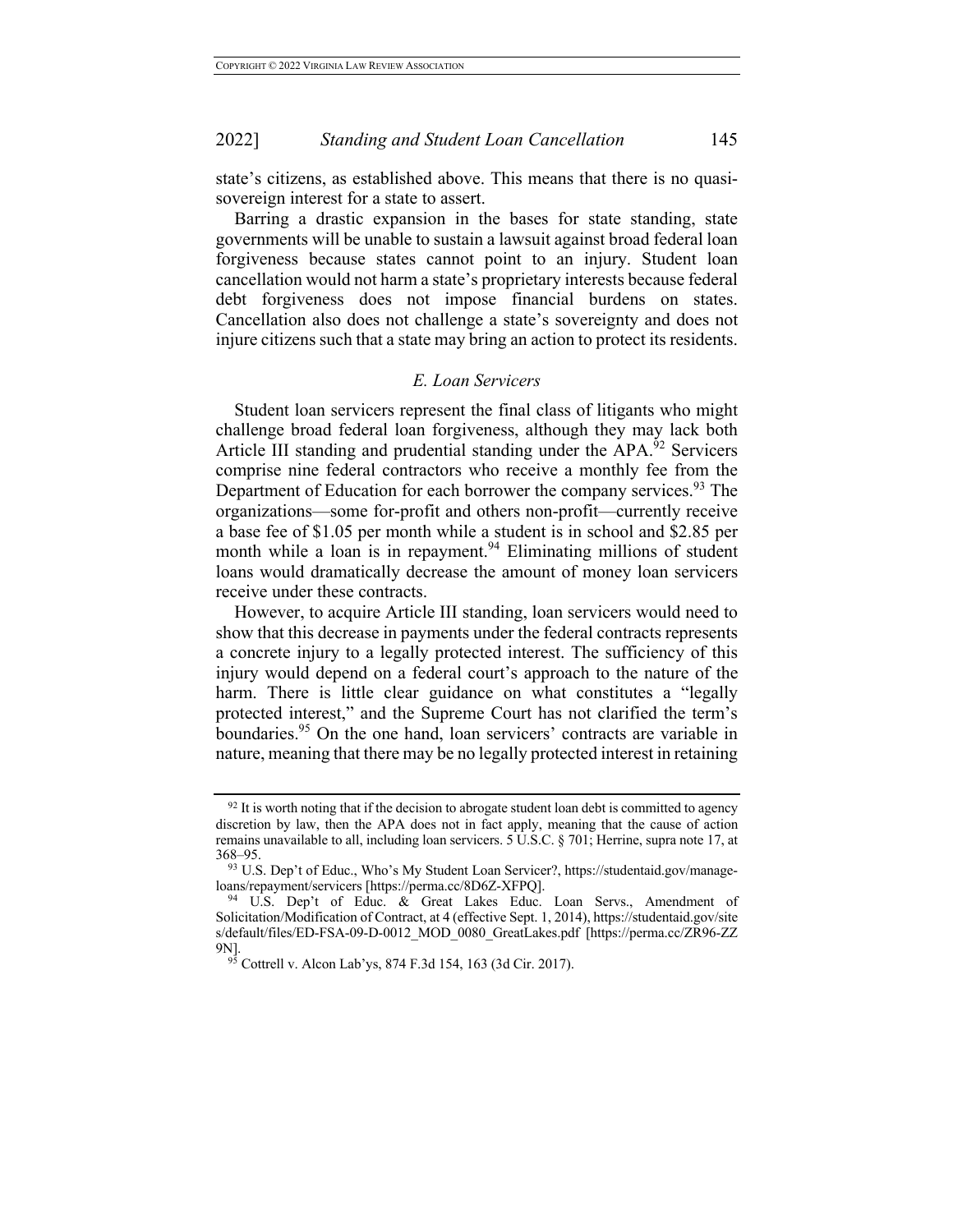any specific number of loans under the contract. In addition, even if the servicers could assert a contract injury, the remedy would likely amount to monetary damages rather than an injunction under most states' theories of contract law. On the other hand, the Court appears to have taken a broad view of what sorts of concrete injuries qualify for standing, and loan servicers would be able to attach a dollar amount to claims of decreased income as a result of loan cancellation. It is quite possible—though still uncertain—that this financial injury would be sufficient to provide loan servicers Article III standing.

Even if the servicers had Article III standing, however, they would lack prudential standing. As noted in Part II.B., the APA introduces additional constraints beyond those imposed by generalized Article III standing requirements. To sustain a lawsuit under the APA, a litigant's interest must be "arguably within the zone of interests to be protected or regulated by the statute or constitutional guarantee in question.<sup>"96</sup> This inquiry into the "zone of interests" is separate from the Article III "case or controversy" test, <sup>97</sup> and those who fall outside of the zone of interests are said to lack prudential standing.<sup>98</sup> Courts typically consider the zone of interests test to be a wide aperture, likely given that most litigants file suit based on statutes that clearly pertain to them.<sup>99</sup> Nonetheless, the test does have teeth. For example, the Court determined that the American Postal Workers Union was not within the zone of interests Congress contemplated when passing certain statutes creating a Postal Service monopoly on carriage of letters.<sup>100</sup> The Union therefore could not challenge the Postal Service's suspension of the monopoly for certain pieces of mail because it stood outside the statute's zone of interests. 101 The monopoly statute exists, the Court stated, to ensure the Postal

<sup>96</sup> Ass'n of Data Processing Serv. Orgs. v. Camp, 397 U.S. 150, 153 (1970). See also Caleb Nelson, "Standing" and Remedial Rights in Administrative Law, 105 Va. L. Rev. 703, 708 (2019) (describing the zone of interests test).

<sup>97</sup> *Data Processing*, 397 U.S. at 153.

<sup>&</sup>lt;sup>98</sup> The Supreme Court has noted that "prudential standing" really reflects statutory interpretation and "whether a legislatively conferred cause of action encompasses a particular plaintiff's claim." Lexmark Int'l, Inc. v. Static Control Components, Inc., 572 U.S. 118, 127 (2014). It is therefore markedly different from constitutional Article III standing and rests on the scope of the statute, not constitutional restrictions.

 $99$  Clarke v. Sec. Indus. Ass'n, 479 U.S. 388, 399 (1987) (noting that "[t]he test is not meant to be especially demanding").

<sup>&</sup>lt;sup>100</sup> Air Courier Conf. of Am. v. Am. Postal Workers Union, AFL-CIO, 498 U.S. 517, 530 (1991).

<sup>&</sup>lt;sup>101</sup> Id. at 519-20.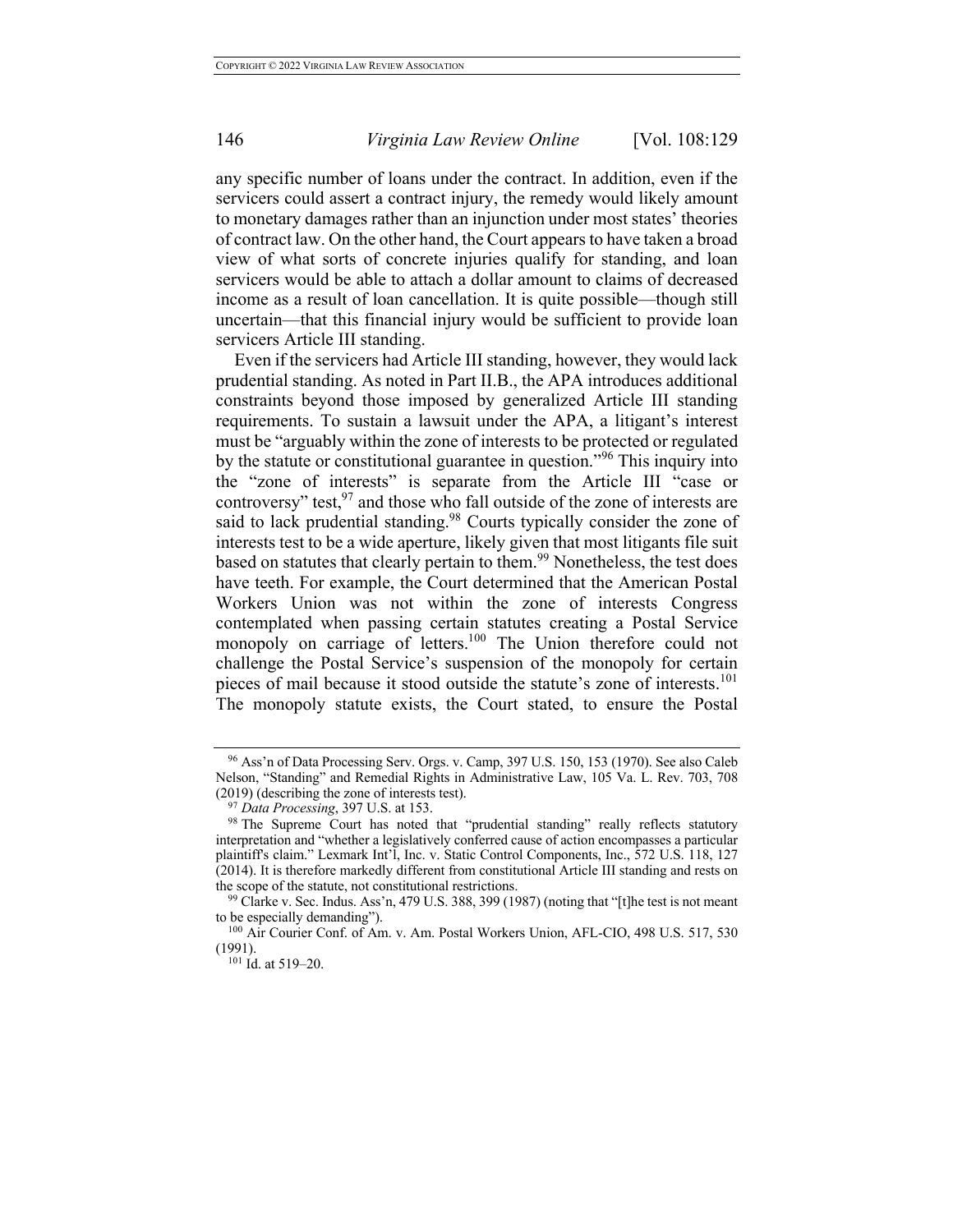Service's stability, not to ensure employment for postal workers.<sup>102</sup> In another case, the Court concluded that a federal agency was not a "person adversely affected or aggrieved" within the meaning of a statute delineating the process for a worker's compensation claim, indicating that the agency head lacked prudential standing to seek review of an independent board decision denying a claimant's compensation.<sup>103</sup> In contrast, other cases have determined that companies do often lie within the zone of interests protected by statutes limiting the activity of their competitors.<sup>104</sup> In one such case, the Supreme Court looked to the Lanham Act's statement of purpose to determine that a chip manufacturer was within the zone of interests the statute protects because "lost sales and damage to [the plaintiff's] business reputation . . . are injuries to precisely the sorts of commercial interests the Act protects."<sup>105</sup>

This means that any plaintiff challenging cancellation of federal loans needs to not only show concrete injury for constitutional standing as articulated in *Lujan*, but also that they arguably lie within the range of interests the HEA protects. <sup>106</sup> In the context of federal debt cancellation, these requirements would be difficult to meet if the Executive acts through an adjudication rather than formal rulemaking.

First, given that the debt settlement provisions were present in the original version of the HEA, the Act's statement of purpose can guide the inquiry. The legislation describes the act as a measure "[t]o strengthen the educational resources of our colleges and universities and to provide financial assistance for students in postsecondary and higher education."<sup>107</sup> The Act's purpose does not include the Department of Education's relationship with its contractors, which is instead primarily

<sup>102</sup> Id. at 528.

<sup>&</sup>lt;sup>103</sup> Dir., Off. of Workers' Comp. Programs v. Newport News Shipbuilding & Dry Dock Co., 514 U.S. 122, 130 (1995).

<sup>104</sup> See, e.g., Nat'l Credit Union Admin. v. 1st Nat. Bank & Tr. Co., 522 U.S. 479, 488 (1998); Ass'n of Data Processing Serv. Orgs. v. Camp, 397 U.S. 150, 157 (1970).

 $105$  Lexmark Int'l, Inc. v. Static Control Components, Inc., 572 U.S. 118, 137 (2014)

<sup>106</sup> Professor Nelson argues that the Court's *Data Processing* decision should be read such that action lying arguably within the "zone of interests" is a necessary but not sufficient condition for judicial review. Nelson, supra note 96, at 710–11. Yet even under the more expansive view of prudential standing, where being within the arguable zone of interests ensures judicial review, plaintiffs' claims will fail.

<sup>107</sup> Higher Education Act of 1965, Pub. L. No. 89-329, 79 Stat. 1219, 1219 (codified as amended in scattered sections of 20 U.S.C.).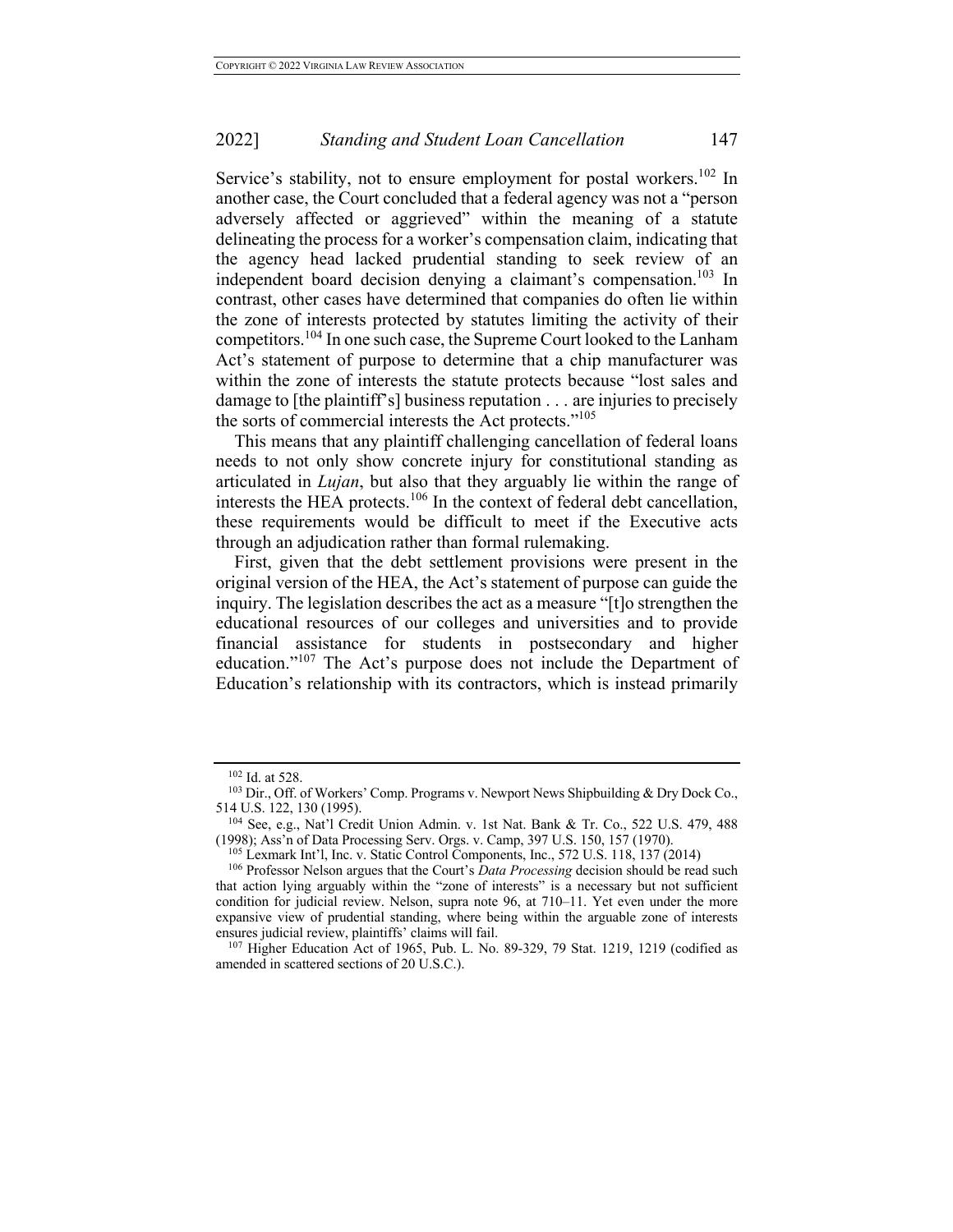regulated by the complicated set of provisions in Title 41 of the U.S.  $Code.<sup>108</sup>$ 

Second, the Supreme Court has clarified that the zone of interests test revolves primarily around the specific statutory provision rather than a broader statutory scheme.<sup>109</sup> Section  $1082(a)(6)$  itself regulates the relationship between the Department of Education and specific claimants and debtors, not all parties with business before the agency. Debt compromise generally takes place to serve the best interests of the debtor and the creditor, where third party interests provide the parties little incentive to settle.<sup>110</sup> As demonstrated by the postal workers' case, it is not enough that a policy change has some de facto effect on a third party's economic interests.<sup>111</sup>

Third, Congress requires that the Department of Education consult a wide range of interests—including those of student loan servicers—when engaging in the process of "negotiated rulemaking."<sup>112</sup> However, no similar requirement applies to loan cancellation, which would likely comprise an adjudication and not a rulemaking. This shows that if Congress intended the Department of Education to consider servicers' interests when deciding whether to release claims against borrowers, it knew how to do so. Finally, it is quite possible that loan servicers' interests are antithetical to the purposes of the statute,  $^{113}$  given that any compromise or settlement of student debt would necessarily result in reduced revenue under Department of Education contracts. The statute does not contain any requirement to consider effects on the debtor, let alone third parties relying on the debtor's existence. Even without the weight of precedent against them, servicers would battle uphill to argue that  $\S 1082(a)(6)$  protects their interests in any meaningful way.

<sup>108</sup> See 20 U.S.C. § 1018a (providing for Department of Education contracting in compliance with federal procurement laws).<br><sup>109</sup> Jonathan R. Siegel, Zone of Interests, 92 Geo. L.J. 317, 335–37 (2004).

<sup>110</sup> See IRS, An Offer in Compromise May Help Some Taxpayers Settle Their Tax Bill (May 3, 2021), https://www.irs.gov/newsroom/an-offer-in-compromise-may-help-some-taxpayerssettle-their-tax-bill [https://perma.cc/Z4UC-SVFU] ("The goal is a compromise that suits the best interest of both the taxpayer and the agency.").

<sup>&</sup>lt;sup>111</sup> Air Courier Conf. of Am. v. Am. Postal Workers Union AFL-CIO, 498 U.S. 517, 530 (1991).

<sup>112</sup> 20 U.S.C. § 1098a.

<sup>113</sup> See Nat'l Fed'n of Fed. Emps. v. Cheney, 883 F.2d 1038, 1051 (D.C. Cir. 1989) (determining that in-house employees' interests were antithetical to those of the contractors, whose interests the statute in question sought to further).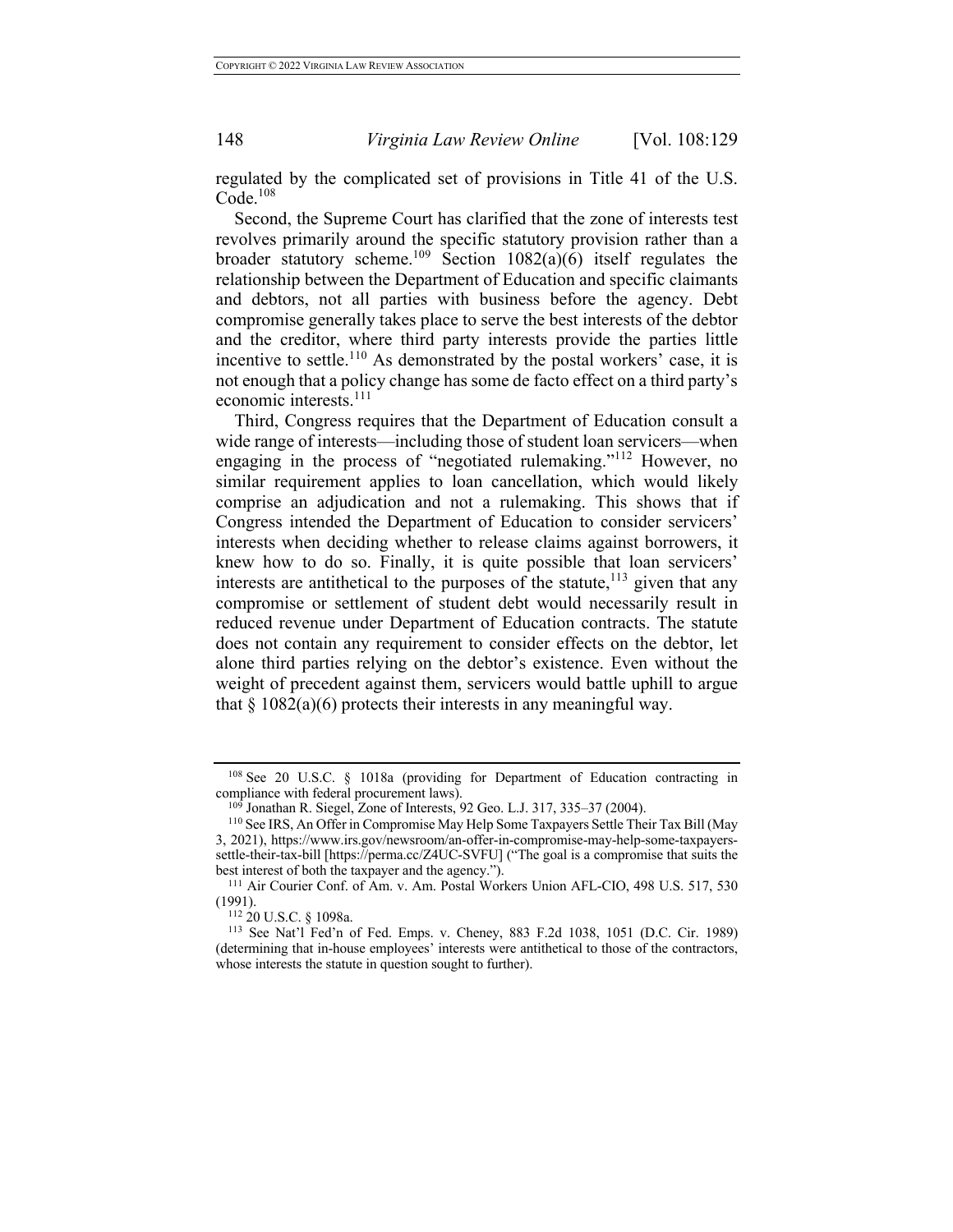Similar difficulties have led courts to hold that contractors and third parties who, like loan servicers, have a financial interest in the mechanism of a statutory regime's execution fall outside of its zone of interests. For instance, in *Lujan*, the Supreme Court noted that an agency's failure to hold "on the record" hearings as required by a provision of the APA

would assuredly have an adverse effect upon the company that has the contract to record and transcribe the agency's proceedings; but since the provision was obviously enacted to protect the interests of the parties to the proceedings and not those of the reporters, that company would not be 'adversely affected within the meaning' of the statute.<sup>114</sup>

In another example, a Bureau of Prisons ("BOP") contractor challenged a regulatory change that decreased the number of prisoners housed in its facilities under a federal contract and caused the contractor to lose revenue.<sup>115</sup> The court determined that Congress passed the relevant statute to protect the managerial interests of the BOP and the health interests of federal prisoners, concluding that the statute concerned "administration of the prison system," not indirect effects on federal contractors.<sup>116</sup> The contractor therefore lacked prudential standing to challenge the BOP  $decision.<sup>117</sup>$ 

Courts have reached comparable decisions when third parties employed by the agency experience financial loss as a result of agency action pursuant to statutory authority unrelated to the plaintiffs. For instance, civilian employees at a military base could not challenge the government's decision to outsource their jobs to a private contractor because they did not fall within the zone of interests of any relevant federal statute regulating procurement.118 The court reasoned that none of the statutes were designed to protect federal employees' jobs.<sup>119</sup> Other courts have reached similar conclusions regarding third parties with a

<sup>114</sup> Lujan v. Nat'l Wildlife Fed'n, 497 U.S. 871, 883 (1990).

<sup>115</sup> Dismas Charities, Inc. v. DOJ, 287 F. Supp. 2d 741, 742–43 (W.D. Ky. 2003).

<sup>116</sup> Id. at 746.

<sup>117</sup> Id. at 748.

<sup>118</sup> Courtney v. Smith, 297 F.3d 455, 458 (6th Cir. 2002).

<sup>119</sup> Id. at 466. See also Am. Fed'n of Gov't Emps., Loc. 2119 v. Cohen, 171 F.3d 460, 471 (7th Cir. 1999) ("[T]he interests of federal employment, and the goal of private procurement are inconsistent."); Nat'l Fed'n of Fed. Emps. v. Cheney, 883 F.2d 1038, 1051 (D.C. Cir. 1989) (reasoning that the interests of federal employees are antithetical to those of federal contractors, and therefore inconsistent with the interests of a federal statute allowing for contracting).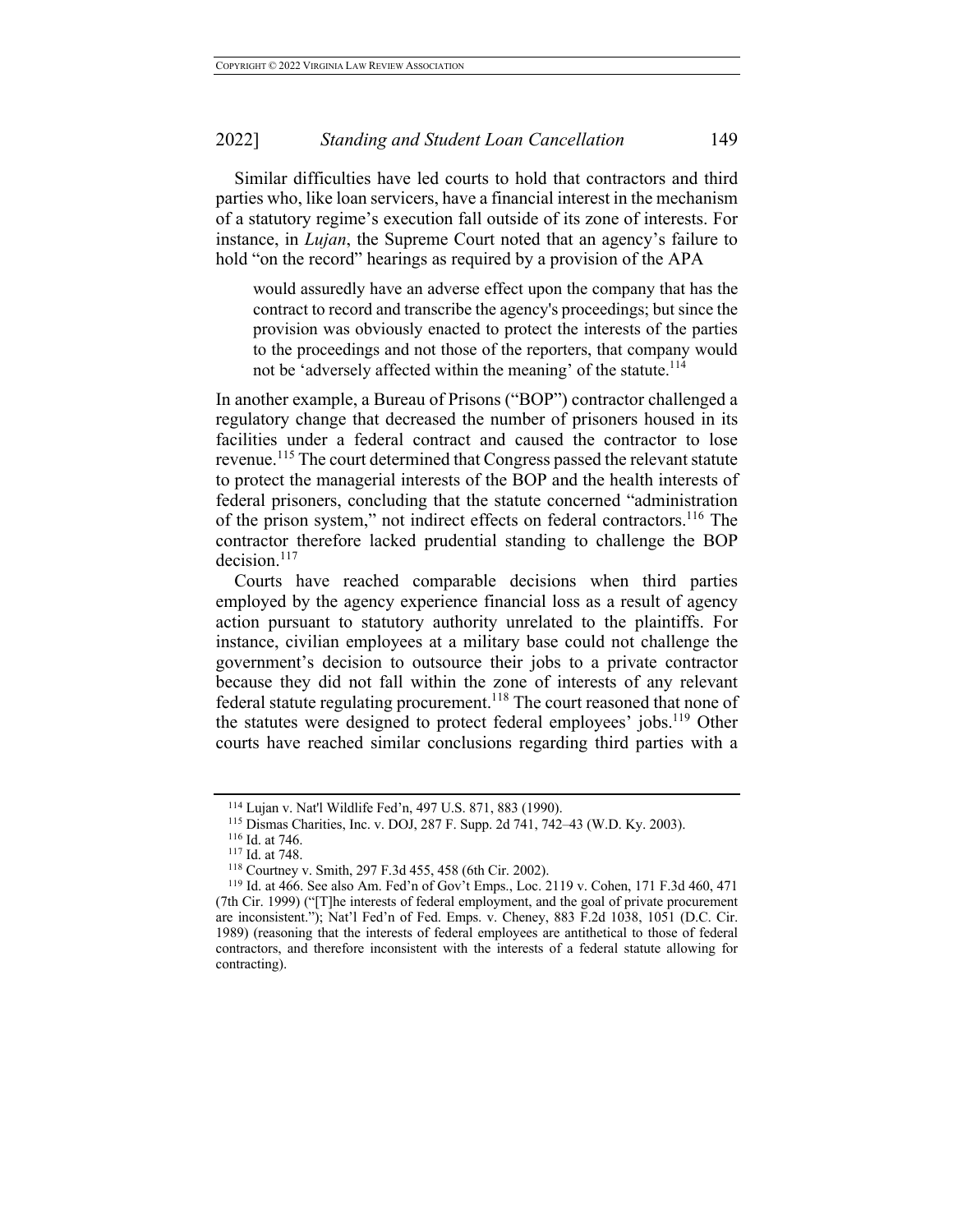financial stake in a regulation.<sup>120</sup> So, while a contractor might have standing to challenge issues arising from the government's contracting process, $121$  a contractor would not have the prudential standing necessary to contest the interpretation of a law regulating a third party that would incidentally affect the company's government business.

This conclusion makes sense from a policy perspective as well. In fiscal year 2020, the U.S. government spent more than \$655 billion on contracts spread across all government agencies.<sup>122</sup> If contractors were able to challenge the legality of government policy every time an agency made a decision that affected contractors' finances, then the effectiveness of the modern federal government would suffer immensely as federal contractors filed lawsuits to protect their fiefdoms from regulatory change. This would result in ossification of federal government structures and negate the main benefit that federal contracting provides—flexibility. Congress may have had just these sorts of lawsuits in mind when limiting the APA cause of action to those aggrieved "within the meaning of the relevant statute."

Student loan servicers represent the most likely plaintiffs in part because broad student loan cancellation would strike at their pocketbooks—fewer borrowers means reduced income from contracts with the federal government. This concern may or may not afford the loan servicers constitutional standing under Article III. However, the servicers would fail to establish the prudential standing necessary to bring an action under the APA if the claim arises from  $\S$  1082(a). If a loan services contractor brought a claim based on violation of a statute governing federal contracts, the issue would be different. Yet loan servicers would be unable to challenge broad forgiveness of student loans under the HEA.

 $120$  See, e.g., Immigr. & Naturalization Serv. v. Legalization Assistance Project of the Los Angeles Cnty. Fed'n of Lab., 510 U.S. 1301, 1305 (1993) (deciding that legal services organizations were not within the zone of interests an immigration statute sought to protect).

<sup>&</sup>lt;sup>121</sup> See, e.g., Ne. Fla. Chapter of the Associated Gen. Contractors of Am. v. City of Jacksonville, 508 U.S. 656, 669 (1993) (finding standing to challenge ordinance according preferential treatment to minority-owned businesses).

<sup>122</sup> U.S. Gov't Accountability Off., A Snapshot of Government-Wide Contracting for FY 2020 (infographic) (June 22, 2021), https://www.gao.gov/blog/snapshot-government-widecontracting-fy-2020-infographic [https://perma.cc/KA6Y-HUJS].